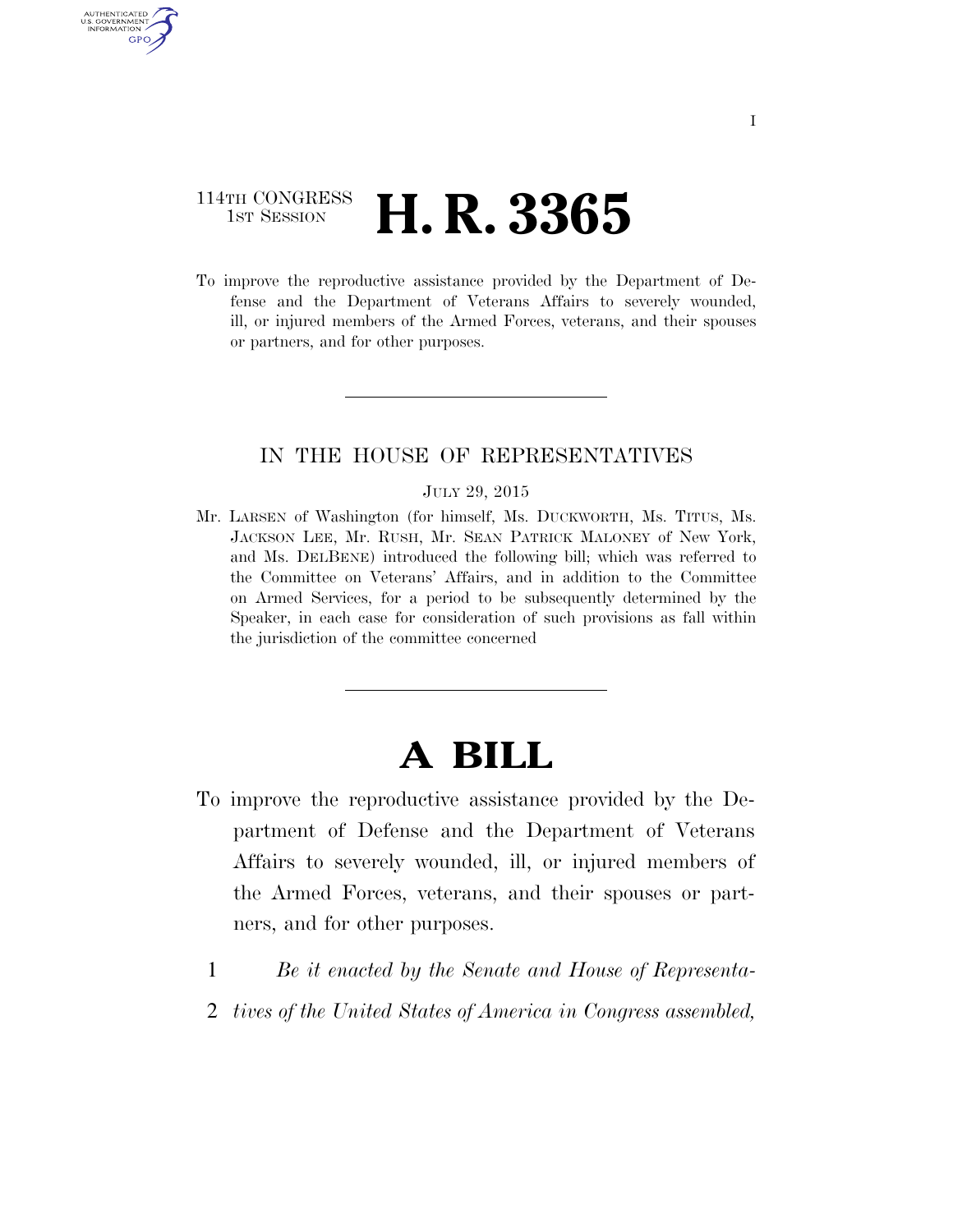### 1 **SECTION 1. SHORT TITLE; TABLE OF CONTENTS.**

- 2 (a) SHORT TITLE.—This Act may be cited as the
- 3 ''Women Veterans and Families Health Services Act of 4 2015''.
- 5 (b) TABLE OF CONTENTS.—The table of contents for

#### 6 this Act is as follows:

Sec. 1. Short title; table of contents.

#### TITLE I—REPRODUCTIVE AND FERTILITY PRESERVATION ASSISTANCE FOR MEMBERS OF THE ARMED FORCES

- Sec. 101. Provision of fertility treatment and counseling to spouses, partners, and gestational surrogates of certain members of the Armed Forces.
- Sec. 102. Establishment of fertility preservation procedures after an injury or illness.
- Sec. 103. Cryopreservation and storage of gametes of members of the Armed Forces on active duty.
- Sec. 104. Coordination between Department of Defense and Department of Veterans Affairs on furnishing of fertility treatment and counseling.

#### TITLE II—REPRODUCTIVE, ADOPTION, AND CHILD CARE ASSISTANCE FOR VETERANS

- Sec. 201. Inclusion of fertility treatment and counseling under the definition of medical services in title 38.
- Sec. 202. Fertility treatment and counseling for spouses, partners, and gestational surrogates of veterans.
- Sec. 203. Adoption assistance for severely wounded veterans.
- Sec. 204. Annual report on fertility treatment and counseling furnished by Department of Veterans Affairs.
- Sec. 205. Regulations on furnishing of fertility treatment and counseling and adoption assistance by Department of Veterans Affairs.
- Sec. 206. Facilitation of reproduction and infertility research.
- Sec. 207. Requirement to improve Department of Veterans Affairs women veterans contact center.
- Sec. 208. Modification of pilot program on counseling in retreat settings for women veterans newly separated from service in the Armed Forces.
- Sec. 209. Program on assistance for child care for certain veterans.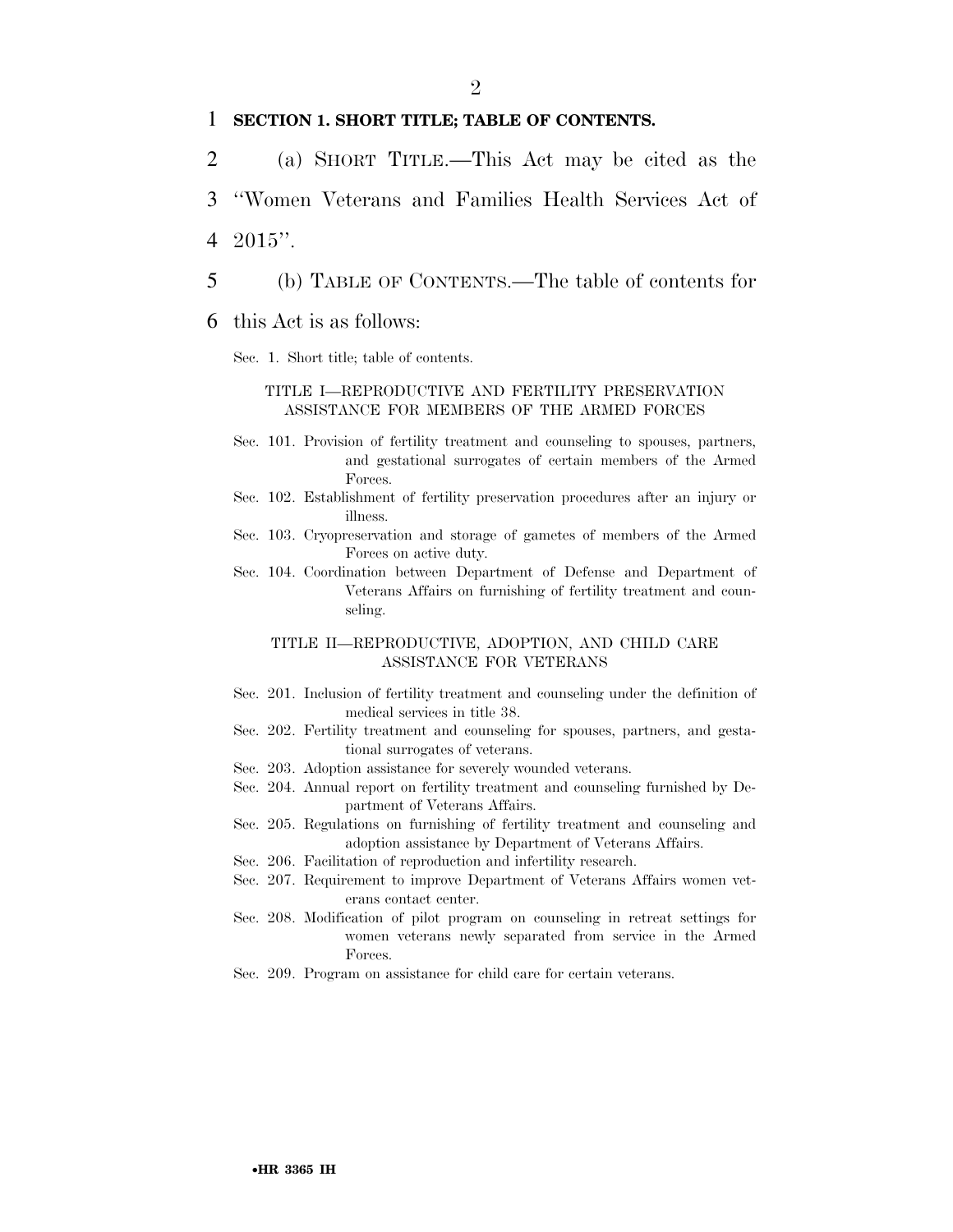# **TITLE I—REPRODUCTIVE AND FERTILITY PRESERVATION ASSISTANCE FOR MEMBERS OF THE ARMED FORCES**

 **SEC. 101. PROVISION OF FERTILITY TREATMENT AND COUNSELING TO SPOUSES, PARTNERS, AND GESTATIONAL SURROGATES OF CERTAIN MEMBERS OF THE ARMED FORCES.** 

(a) FERTILITY TREATMENT AND COUNSELING.—

 (1) IN GENERAL.—The Secretary of Defense shall furnish fertility treatment and counseling, in- cluding through the use of assisted reproductive technology, to a spouse, partner, or gestational sur- rogate of a severely wounded, ill, or injured member of the Armed Forces who has an infertility condition incurred or aggravated while serving on active duty in the Armed Forces.

18 (2) ELIGIBILITY FOR TREATMENT AND COUN- SELING.—Fertility treatment and counseling shall be furnished under paragraph (1) to a spouse, partner, or gestational surrogate of a member of the Armed Forces described in such paragraph without regard to the sex or marital status of such member.

 (3) IN VITRO FERTILIZATION.—In the case of in vitro fertilization treatment furnished under para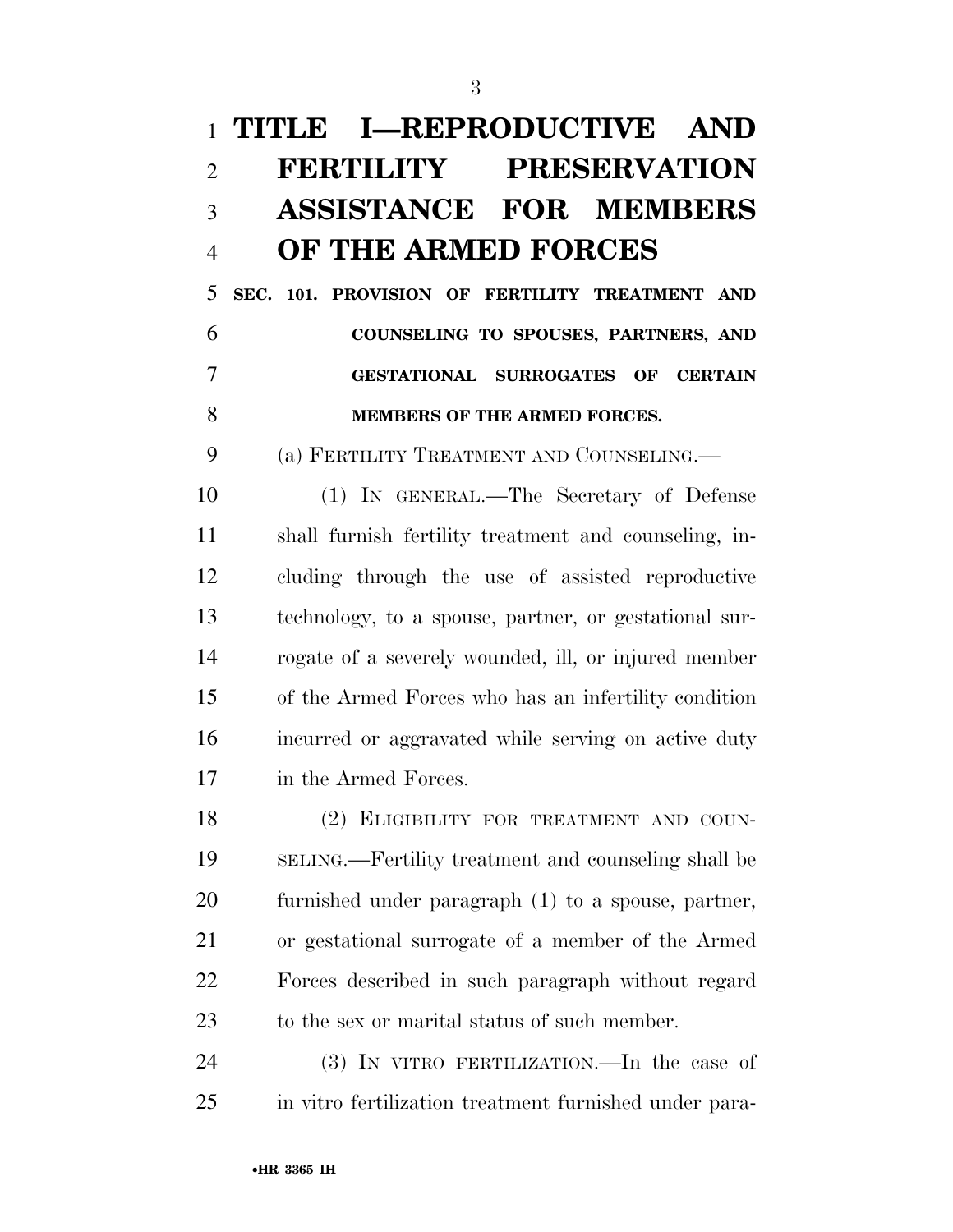graph (1), the Secretary may furnish not more than three completed cycles or six attempted cycles of in vitro fertilization, whichever occurs first, to a spouse, partner, or gestational surrogate described in such paragraph.

 (b) PROCUREMENT OF GAMETES.—If a member of the Armed Forces described in subsection (a) is unable to provide their gametes for purposes of fertility treatment under subsection (a), the Secretary shall, at the election of such member, allow such member to receive such treat- ment with donated gametes and pay or reimburse such member the reasonable costs of procuring gametes from a donor.

 (c) CONSTRUCTION.—Nothing in this section shall be construed to require the Secretary—

 (1) to find or certify a gestational surrogate for a member of the Armed Forces or to connect a ges- tational surrogate with a member of the Armed Forces; or

 (2) to find or certify gametes from a donor for a member of the Armed Forces or to connect a member of the Armed Forces with gametes from a donor.

(d) DEFINITIONS.—In this section: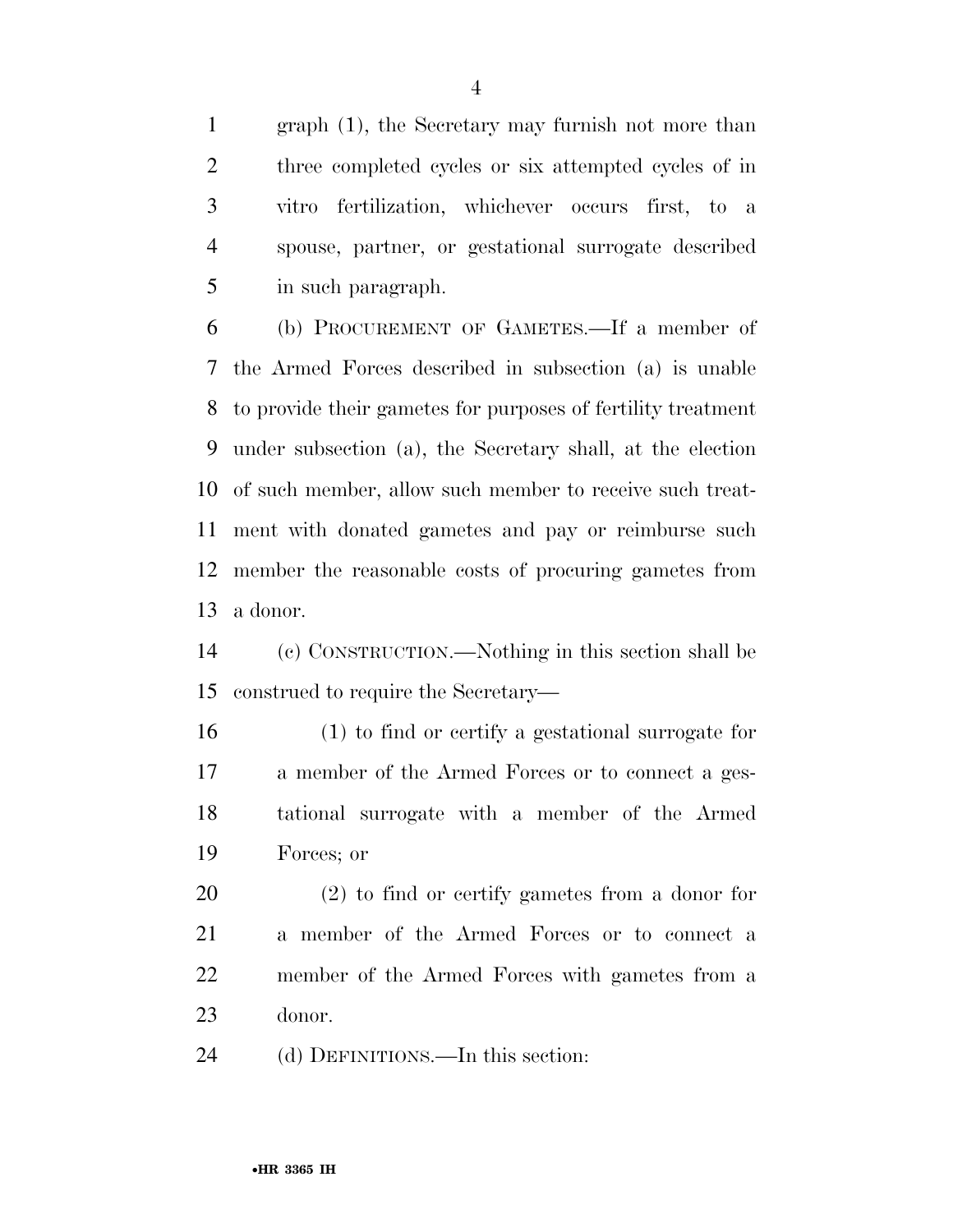| $\mathbf{1}$   | (1) FERTILITY TREATMENT.—The term "fer-                   |
|----------------|-----------------------------------------------------------|
| $\overline{2}$ | tility treatment" includes the following:                 |
| 3              | (A) Procedures that use assisted reproduc-                |
| $\overline{4}$ | tive technology.                                          |
| 5              | (B) Sperm retrieval.                                      |
| 6              | (C) Egg retrieval.                                        |
| 7              | (D) Artificial insemination.                              |
| 8              | (E) Embryo transfer.                                      |
| 9              | (F) Such other treatments as the Sec-                     |
| 10             | retary of Defense considers appropriate.                  |
| 11             | (2) ASSISTED REPRODUCTIVE TECHNOLOGY.—                    |
| 12             | The term "assisted reproductive technology" in-           |
| 13             | cludes in vitro fertilization and other fertility treat-  |
| 14             | ments in which both eggs and sperm are handled            |
| 15             | when clinically appropriate.                              |
| 16             | (3) PARTNER.—The term "partner", with re-                 |
| 17             | spect to a member of the Armed Forces, means an           |
| 18             | individual selected by the member who agrees to           |
| 19             | share with the member the parental responsibilities       |
| 20             | with respect to any child born as a result of the use     |
| 21             | of any fertility treatment under this section.            |
| 22             | SEC. 102. ESTABLISHMENT OF FERTILITY PRESERVATION         |
| 23             | PROCEDURES AFTER AN INJURY OR ILLNESS.                    |
| 24             | (a) IN GENERAL.—The Secretary of Defense, acting          |
| 25             | through the Assistant Secretary of Defense for Health Af- |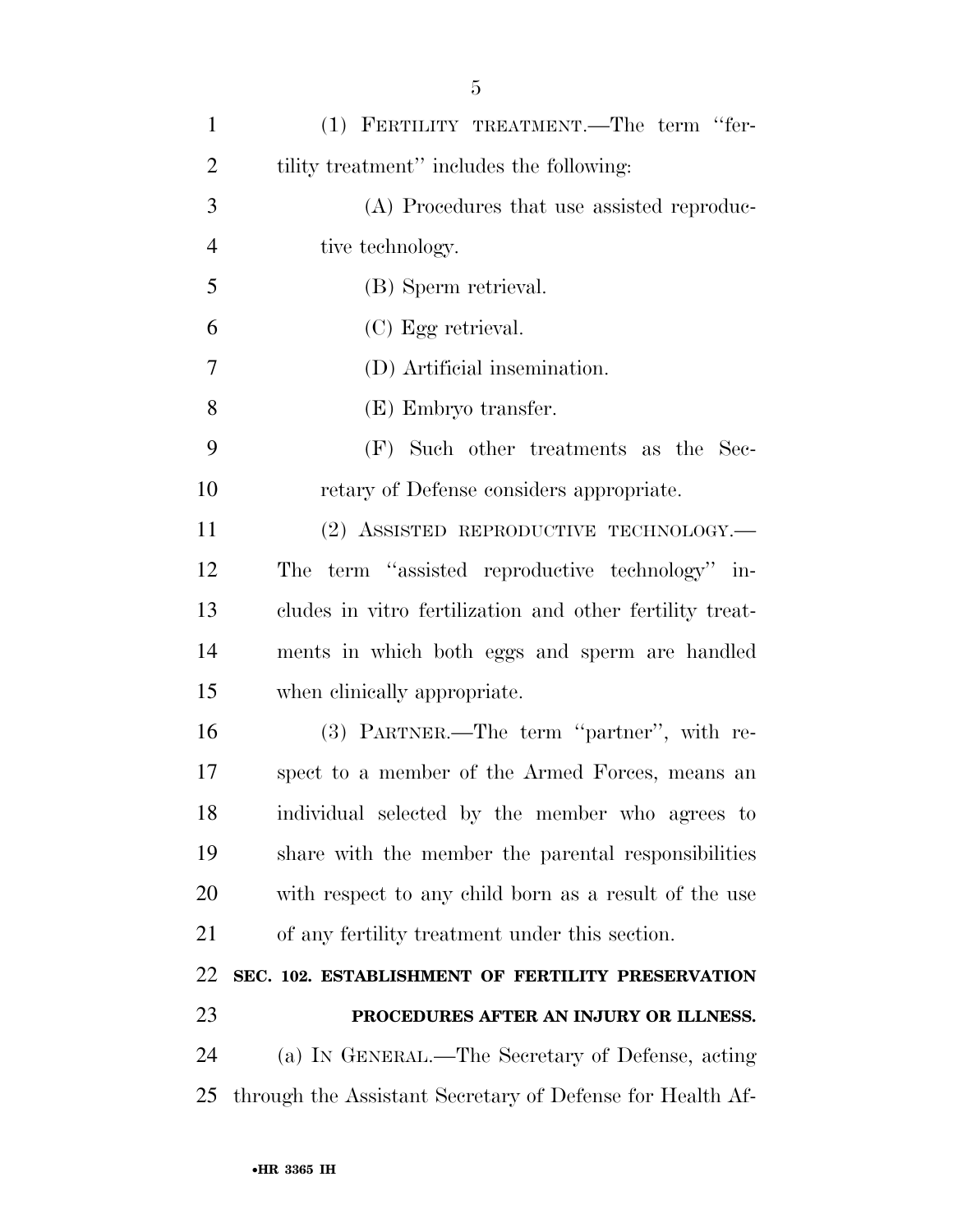fairs, shall establish procedures for the retrieval of gametes, as soon as medically appropriate, from a member of the Armed Forces in cases in which the fertility of such member is potentially jeopardized as a result of an injury or illness incurred or aggravated while serving on active duty in the Armed Forces in order to preserve the medical options of such member.

 (b) CONSENT FOR RETRIEVAL OF GAMETES.— Gametes may be retrieved from a member of the Armed Forces under subsection (a) only—

- (1) with the specific consent of the member; or (2) if the member is unable to consent, if a medical professional determines that—
- (A) the future fertility of the member is potentially jeopardized as a result of an injury or illness described in subsection (a) or will be potentially jeopardized as a result of treating 18 such injury or illness;
- (B) the member lacks the capacity to con- sent to the retrieval of gametes and is likely to 21 regain such capacity; and

22 (C) the retrieval of gametes under this sec-tion is in the medical interest of the member.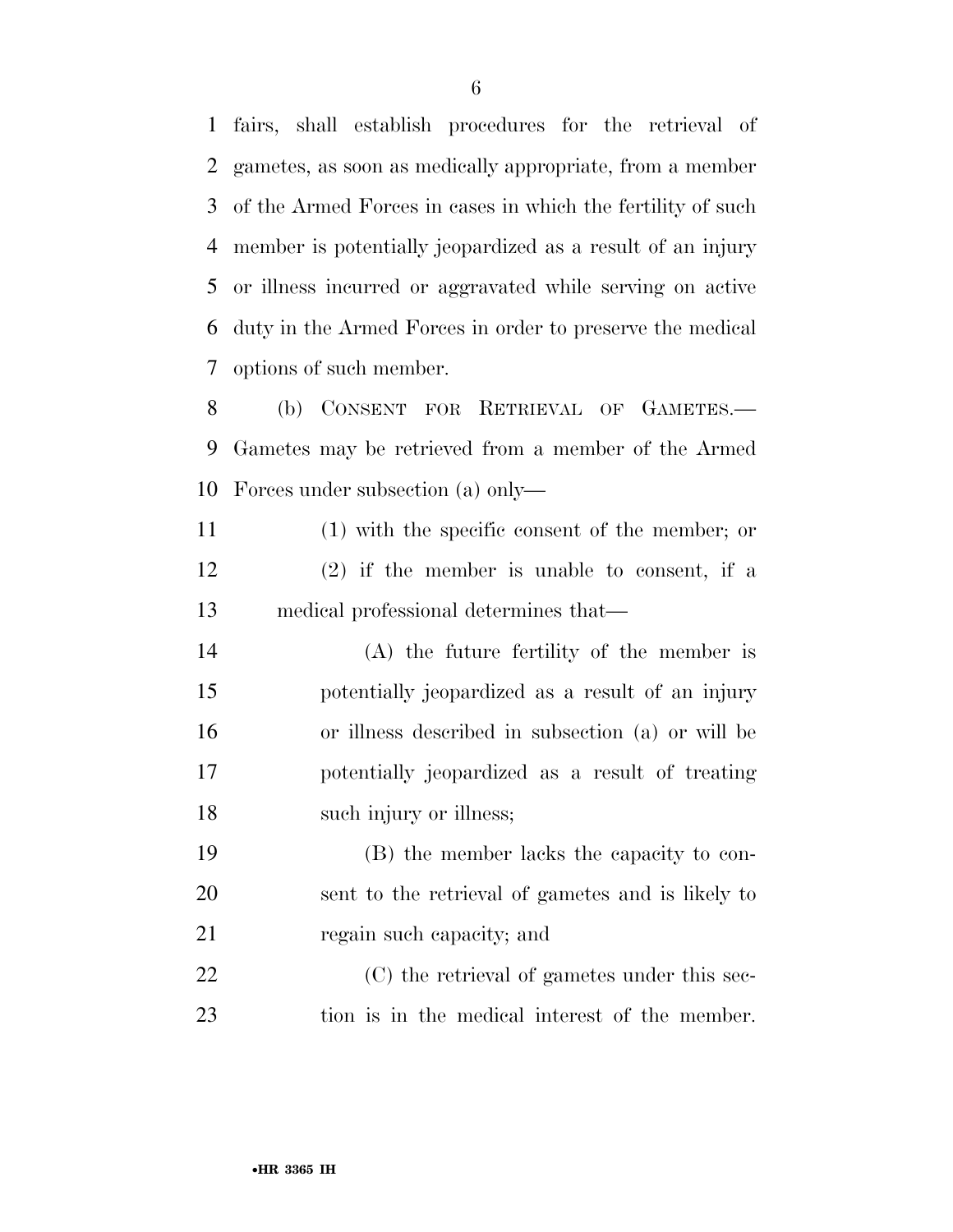(c) CONSENT FOR USE OF RETRIEVED GAMETES.— Gametes retrieved from a member of the Armed Forces under subsection (a) may be used only—

 (1) with the specific consent of the member; or (2) if the member has lost the ability to consent permanently, as determined by a medical profes- sional, as specified in an advance directive or testa-mentary instrument executed by the member.

 (d) DISPOSAL OF GAMETES.—In accordance with regulations prescribed by the Secretary for purpose of this subsection, the Secretary shall dispose of gametes re- trieved from a member of the Armed Forces under sub-section (a)—

- (1) with the specific consent of the member; or (2) if the member—
- (A) has lost the ability to consent perma- nently, as determined by a medical professional; and
- (B) has not specified the use of their gametes in an advance directive or testa-mentary instrument executed by the member.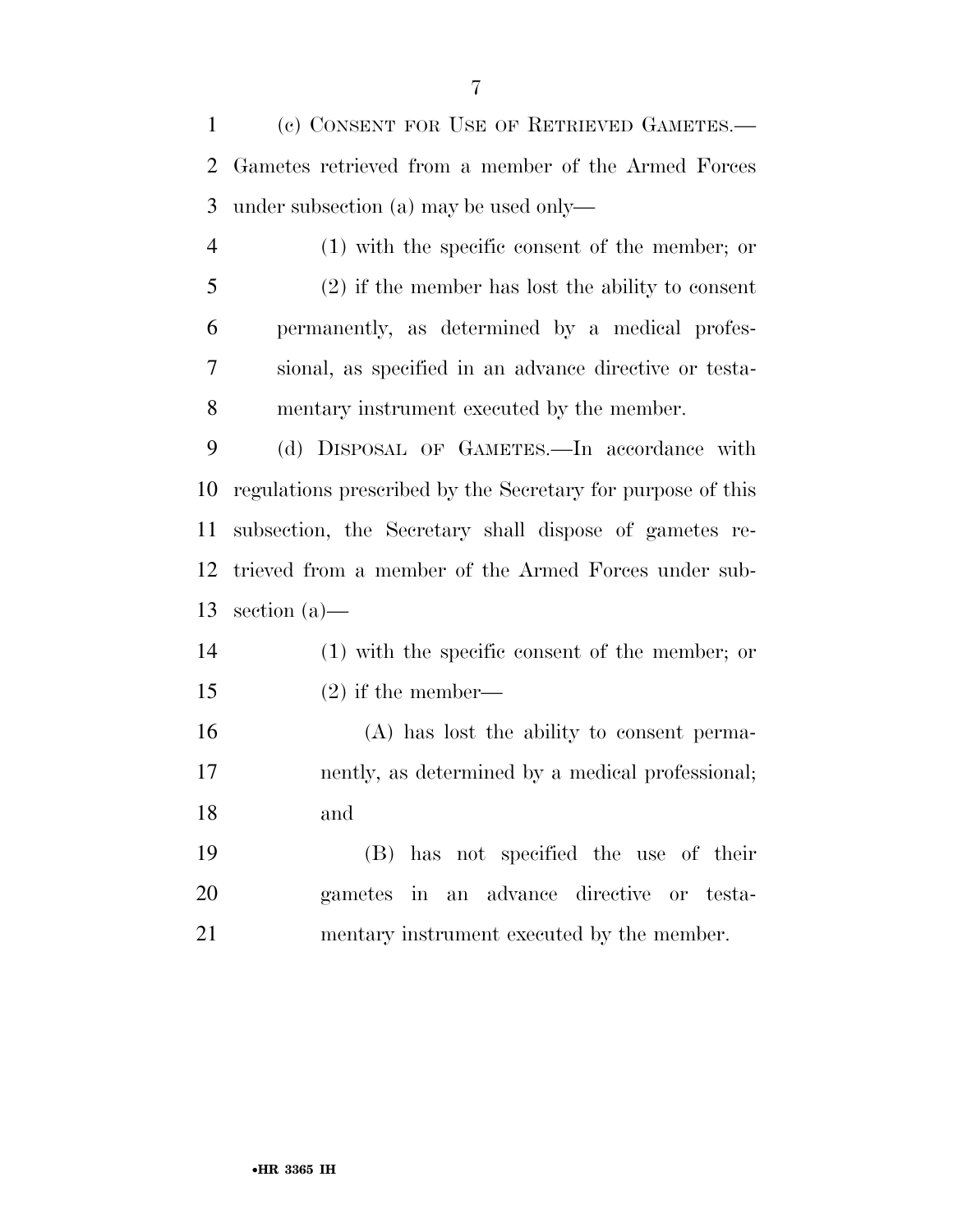## **SEC. 103. CRYOPRESERVATION AND STORAGE OF GAMETES OF MEMBERS OF THE ARMED FORCES ON AC-TIVE DUTY.**

 (a) IN GENERAL.—The Secretary of Defense shall provide members of the Armed Forces on active duty in the Armed Forces with the opportunity to cryopreserve and store their gametes prior to deployment to a combat zone.

(b) PERIOD OF TIME.—

 (1) IN GENERAL.—The Secretary shall provide for the cryopreservation and storage of gametes of any member of the Armed Forces under subsection (a), at no cost to the member, in a facility of the Department of Defense or of a private entity pursu- ant to a contract under subsection (d) until the date that is one year after the retirement, separation, or release of the member from the Armed Forces.

 (2) CONTINUED CRYOPRESERVATION AND STORAGE.—At the end of the one-year period speci- fied in paragraph (1), the Secretary shall permit an individual whose gametes were cryopreserved and stored in a facility of the Department as described in that paragraph to select, including pursuant to an advance medical directive or military testamentary instrument completed under subsection (c), one of the following options: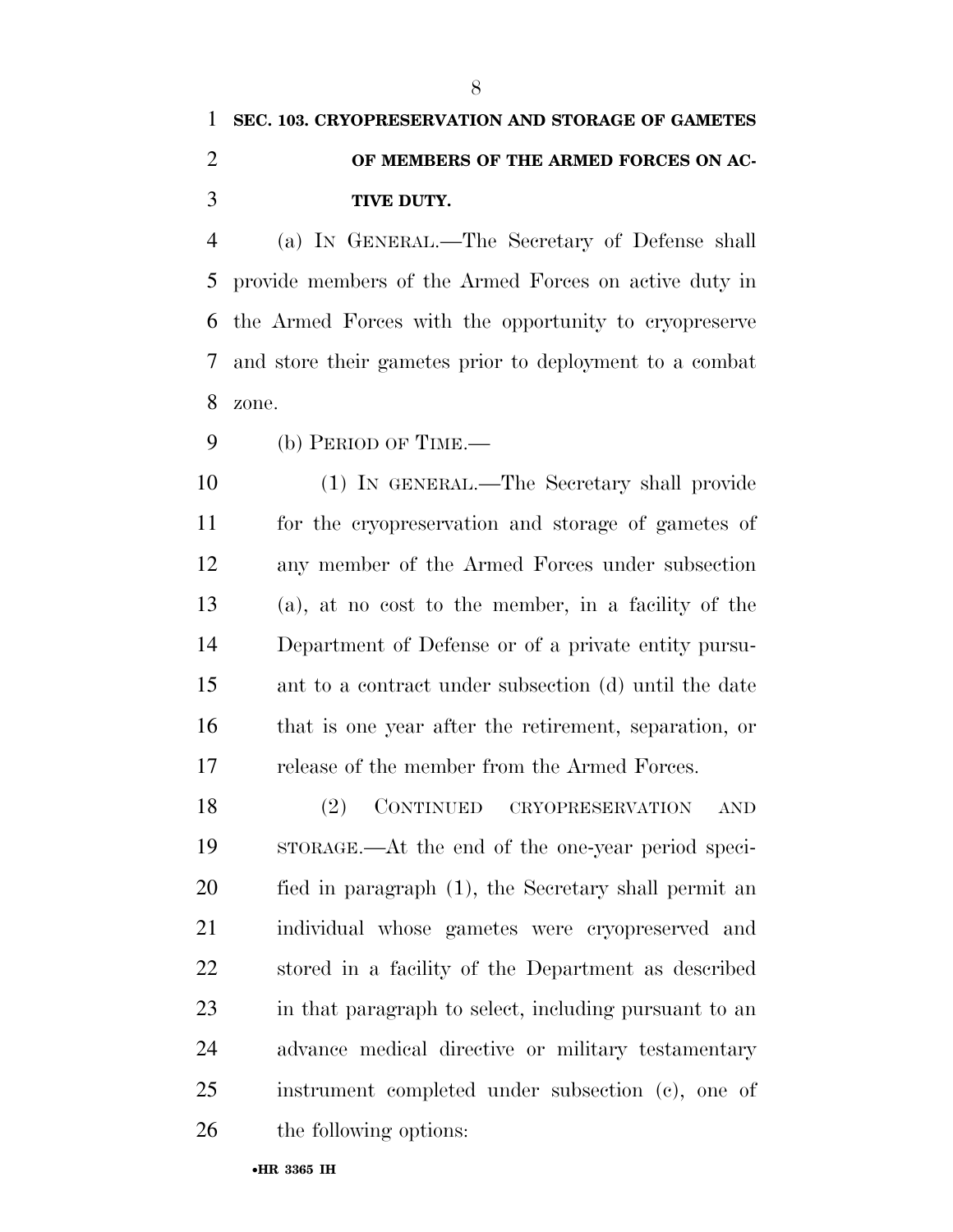| $\mathbf{1}$   | (A) To continue such cryopreservation and                     |
|----------------|---------------------------------------------------------------|
| $\overline{2}$ | storage in such facility with the cost of such                |
| 3              | eryopreservation and storage borne by the indi-               |
| $\overline{4}$ | vidual.                                                       |
| 5              | (B) To transfer the gametes to a private                      |
| 6              | cryopreservation and storage facility selected by             |
| $\overline{7}$ | the individual.                                               |
| 8              | (C) To transfer the gametes to a facility of                  |
| 9              | Department of Veterans Affairs<br>if<br>the                   |
| 10             | cryopreservation and storage is available to the              |
| 11             | individual at such facility.                                  |
| 12             | (3) DISPOSAL OF GAMETES.—If an individual                     |
| 13             | described in paragraph $(2)$ does not make a selection        |
| 14             | under subparagraph $(A)$ , $(B)$ , or $(C)$ of such para-     |
| 15             | graph, the Secretary may dispose of the gametes of            |
| 16             | the individual not earlier than the date that is 90           |
| 17             | days after the end of the one-year period specified           |
| 18             | in paragraph (1) with respect to the individual.              |
| 19             | (c) ADVANCE MEDICAL DIRECTIVE AND MILITARY                    |
| 20             | TESTAMENTARY INSTRUMENT.—A member of the Armed                |
| 21             | Forces who elects to cryopreserve and store their gametes     |
| 22             | under this section must complete an advance medical di-       |
| 23             | rective, as defined in section $1044c(b)$ of title 10, United |
| 24             | States Code, and a military testamentary instrument, as       |
| 25             | defined in section $1044d(b)$ of such title, that explicitly  |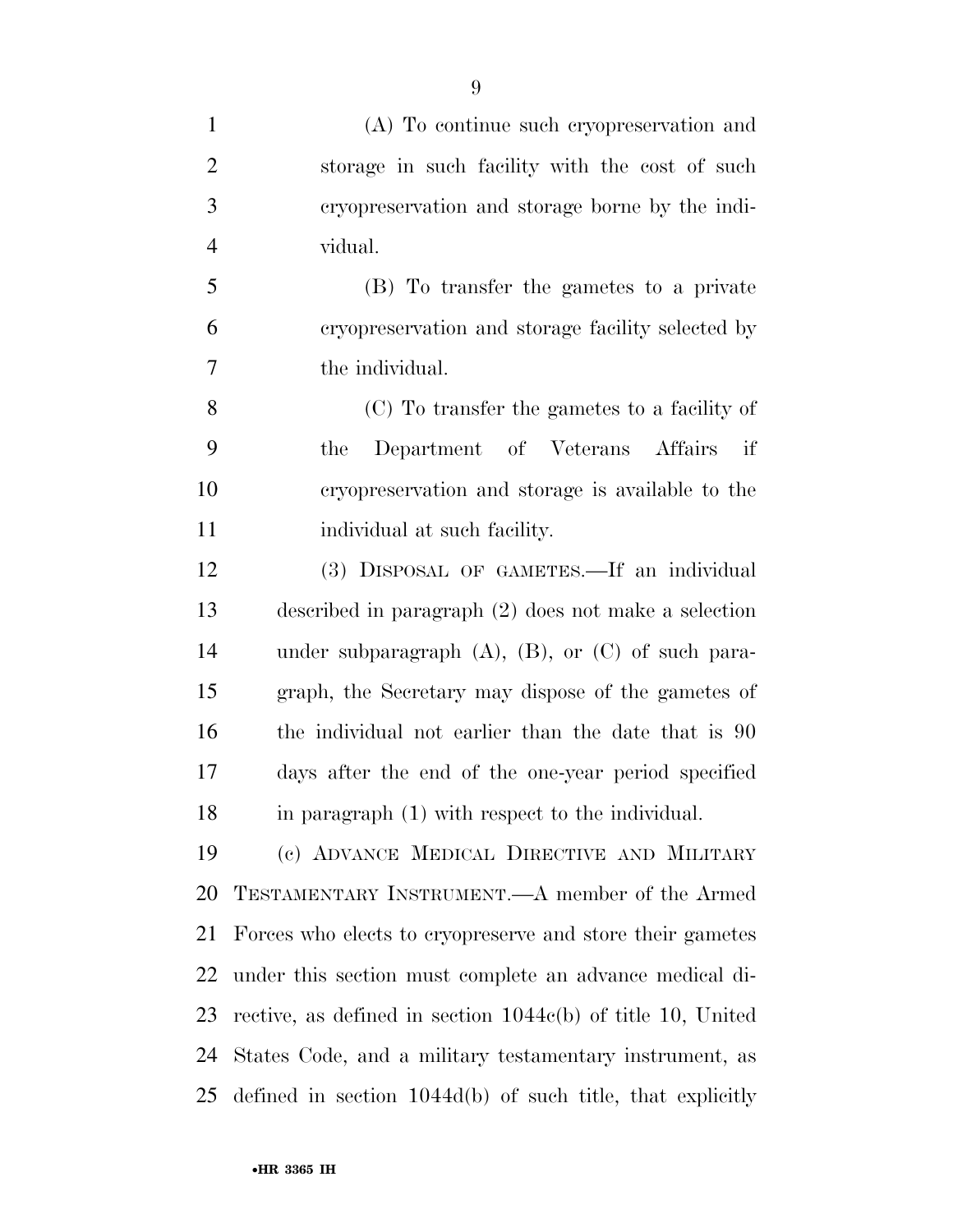specifies the use of their cryopreserved and stored gametes if such member dies or otherwise loses the capacity to con-sent to the use of their cryopreserved and stored gametes.

 (d) AGREEMENTS.—To carry out this section, the Secretary may enter into agreements with private entities that provide cryopreservation and storage services for gametes.

# **SEC. 104. COORDINATION BETWEEN DEPARTMENT OF DE- FENSE AND DEPARTMENT OF VETERANS AF- FAIRS ON FURNISHING OF FERTILITY TREAT-MENT AND COUNSELING.**

 (a) IN GENERAL.—The Secretary of Defense and the Secretary of Veterans Affairs shall share best practices and facilitate referrals, as they consider appropriate, on the furnishing of fertility treatment and counseling to in- dividuals eligible for the receipt of such counseling and treatment from the Secretaries.

 (b) MEMORADUM OF UNDERSTANDING.—The Sec- retary of Defense and the Secretary of Veterans Affairs shall enter into a memorandum of understanding—

 (1) providing that the Secretary of Defense will ensure access by the Secretary of Veterans Affairs to gametes of veterans stored by the Department of Defense for purposes of furnishing fertility treat-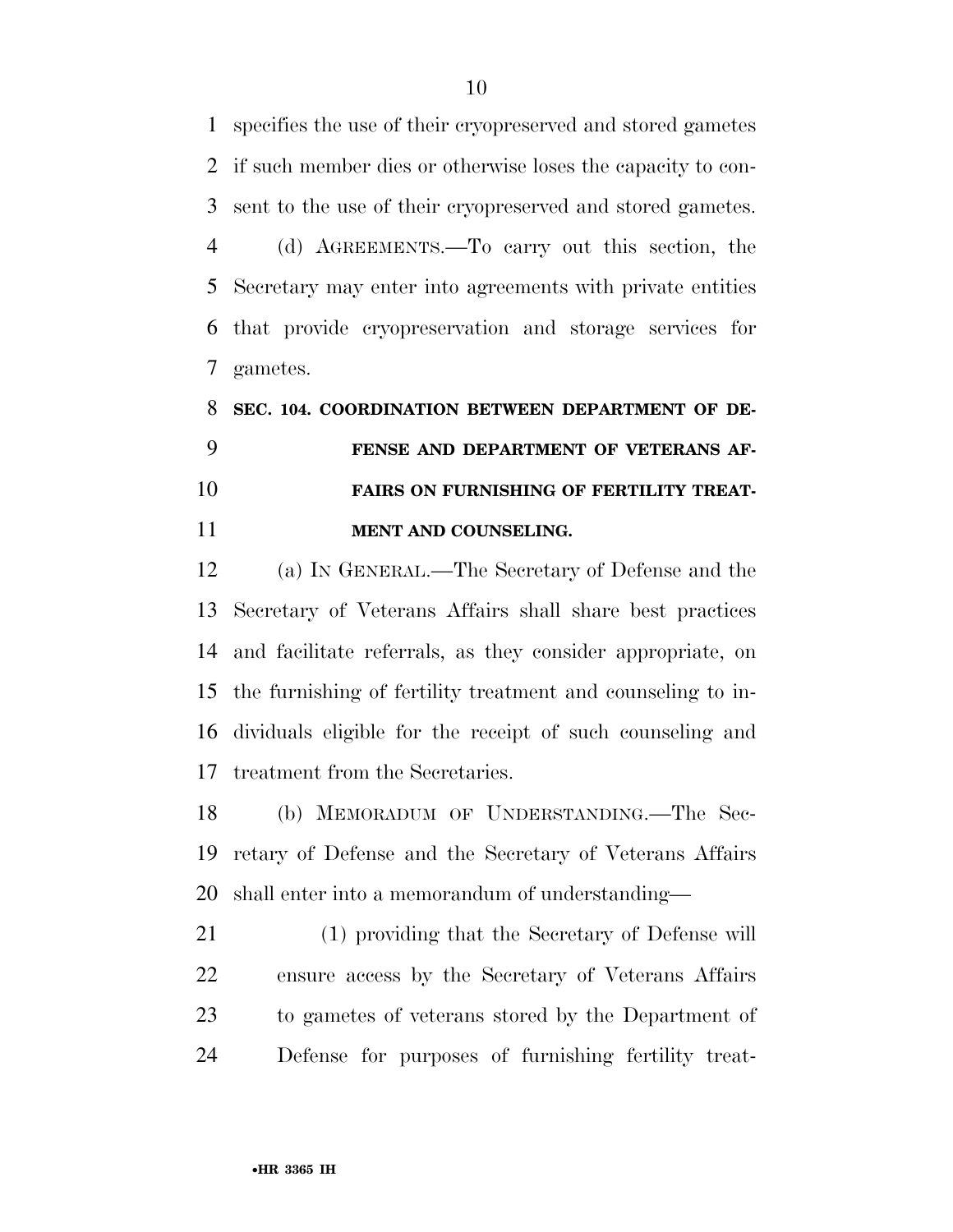| $\mathbf{1}$   | ment under section 1788 of title 38, United States        |
|----------------|-----------------------------------------------------------|
| $\overline{2}$ | Code, as added by section 202; and                        |
| 3              | (2) authorizing the Department of Veterans Af-            |
| $\overline{4}$ | fairs to compensate the Department of Defense for         |
| 5              | the cryopreservation and storage of gametes of vet-       |
| 6              | erans under section 103.                                  |
| $\overline{7}$ | II-REPRODUCTIVE,<br><b>TITLE</b>                          |
| 8              | ADOPTION, AND CHILD CARE                                  |
| 9              | <b>ASSISTANCE FOR VETERANS</b>                            |
| 10             | SEC. 201. INCLUSION OF FERTILITY TREATMENT AND            |
| 11             | COUNSELING UNDER THE DEFINITION OF                        |
| 12             | MEDICAL SERVICES IN TITLE 38.                             |
| 13             | Section $1701(6)$ of title 38, United States Code, is     |
| 14             | amended by adding at the end the following new subpara-   |
| 15             | graph:                                                    |
| 16             | "(H) Fertility treatment and counseling,                  |
| 17             | including treatment using assisted reproductive           |
| 18             | technology.".                                             |
| 19             | SEC. 202. FERTILITY TREATMENT AND COUNSELING FOR          |
| 20             | SPOUSES, PARTNERS, AND GESTATIONAL                        |
| 21             | <b>SURROGATES OF VETERANS.</b>                            |
| 22             | (a) IN GENERAL.—Subchapter VIII of chapter 17 of          |
| 23             | title 38, United States Code, is amended by adding at the |
| 24             | end the following new section:                            |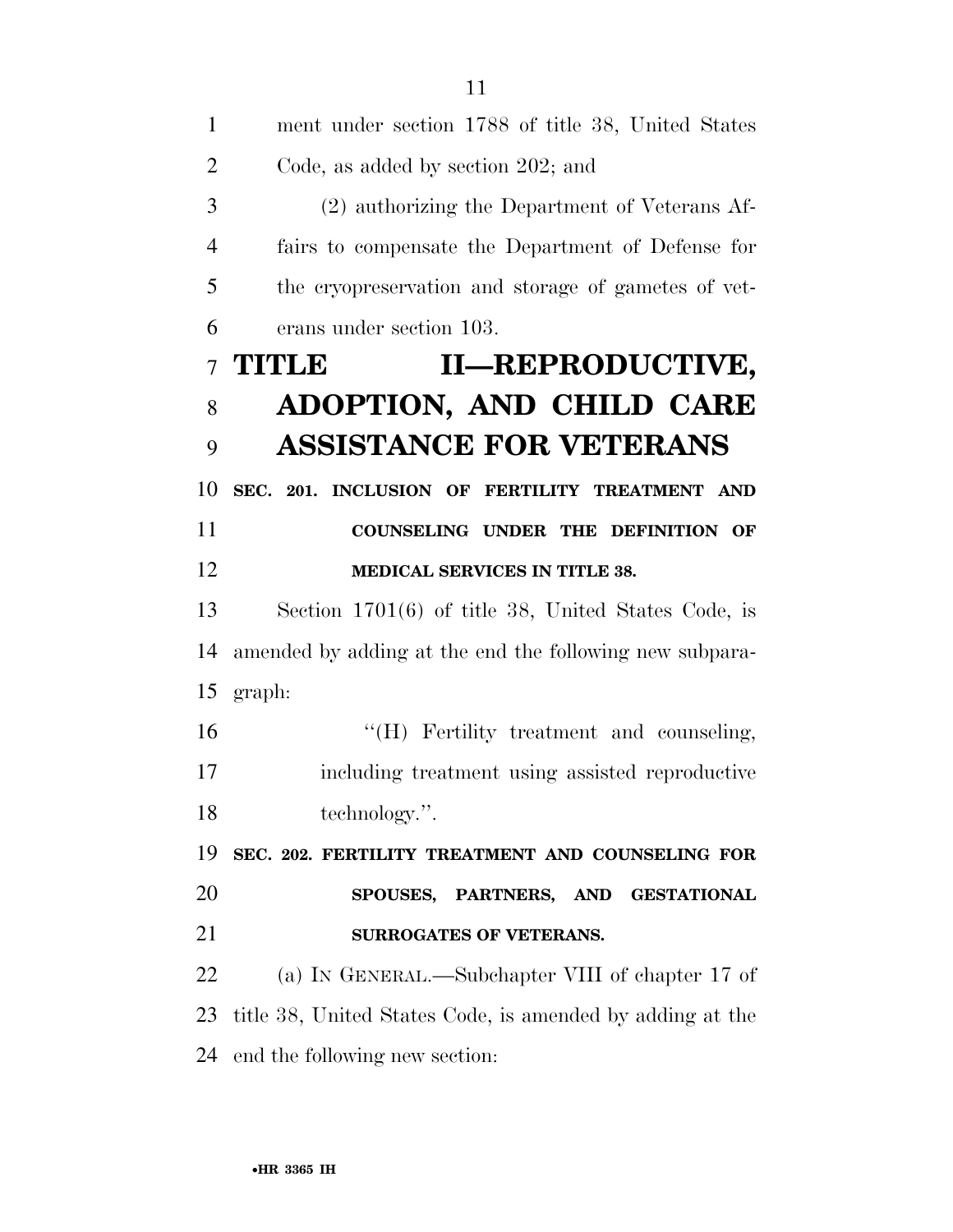# **''§ 1788. Fertility treatment and counseling for spouses, partners, and gestational surro-gates of veterans**

 ''(a) IN GENERAL.—(1) The Secretary shall furnish fertility treatment and counseling, including through the use of assisted reproductive technology, to a spouse, part- ner, or gestational surrogate of a severely wounded, ill, or injured veteran who has an infertility condition in- curred or aggravated in line of duty in the active military, naval, or air service and who is enrolled in the system of annual patient enrollment established under section 1705(a) of this title if the spouse, partner, or gestational surrogate and the veteran apply jointly for such counseling and treatment through a process prescribed by the Sec-retary.

 ''(2) Fertility treatment and counseling shall be fur- nished under paragraph (1) to a spouse, partner, or gesta- tional surrogate of a veteran described in such paragraph without regard to the sex or marital status of such vet-eran.

 $\frac{1}{2}$  (3) In the case of in vitro fertilization treatment fur- nished under paragraph (1), the Secretary may furnish not more than three completed cycles or six attempted cy- cles of in vitro fertilization, whichever occurs first, to a spouse, partner, or gestational surrogate described in such paragraph.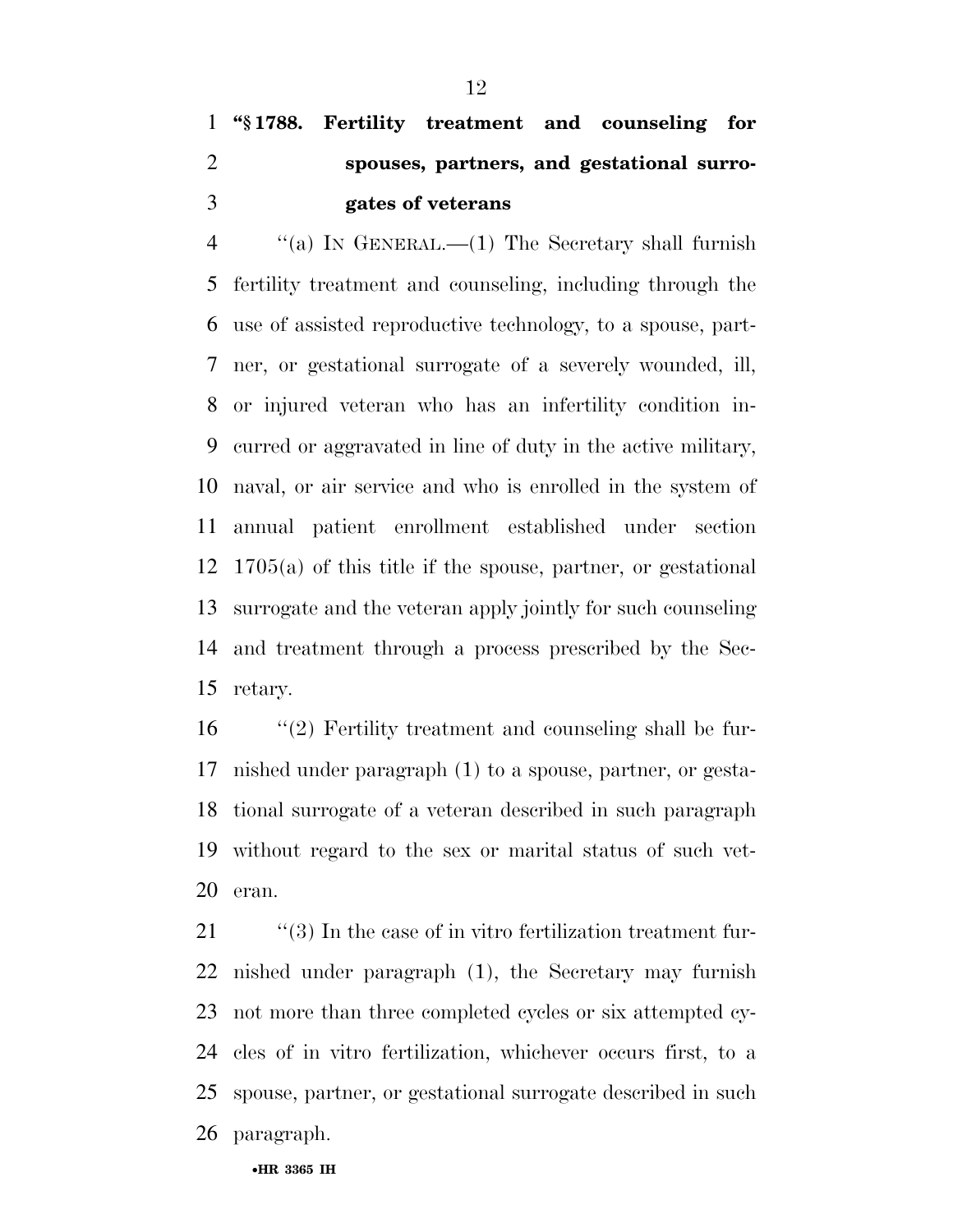''(b) COORDINATION OF CARE FOR OTHER SPOUSES, PARTNERS, AND GESTATIONAL SURROGATES.—In the case of a spouse, partner, or gestational surrogate of a veteran not described in subsection (a) who is seeking fer- tility treatment and counseling, the Secretary may coordi- nate fertility treatment and counseling for such spouse, partner, or gestational surrogate.

 ''(c) CONSTRUCTION.—Nothing in this section shall be construed to require the Secretary—

 ''(1) to find or certify a gestational surrogate for a veteran or to connect a gestational surrogate with a veteran; or

13  $\frac{1}{2}$  to furnish maternity care to a spouse, partner, or gestational surrogate of a veteran in ad-dition to what is otherwise required by law.

16 "(d) DEFINITIONS.—In this section:

17  $\frac{1}{2}$  The term 'fertility treatment' includes the following:

 ''(A) Procedures that use assisted repro-20 ductive technology.

21 ''(B) Sperm retrieval.

- 22 "'(C) Egg retrieval.
- 23  $\text{``(D) Artificial insemination.}$
- 24 ''(E) Embryo transfer.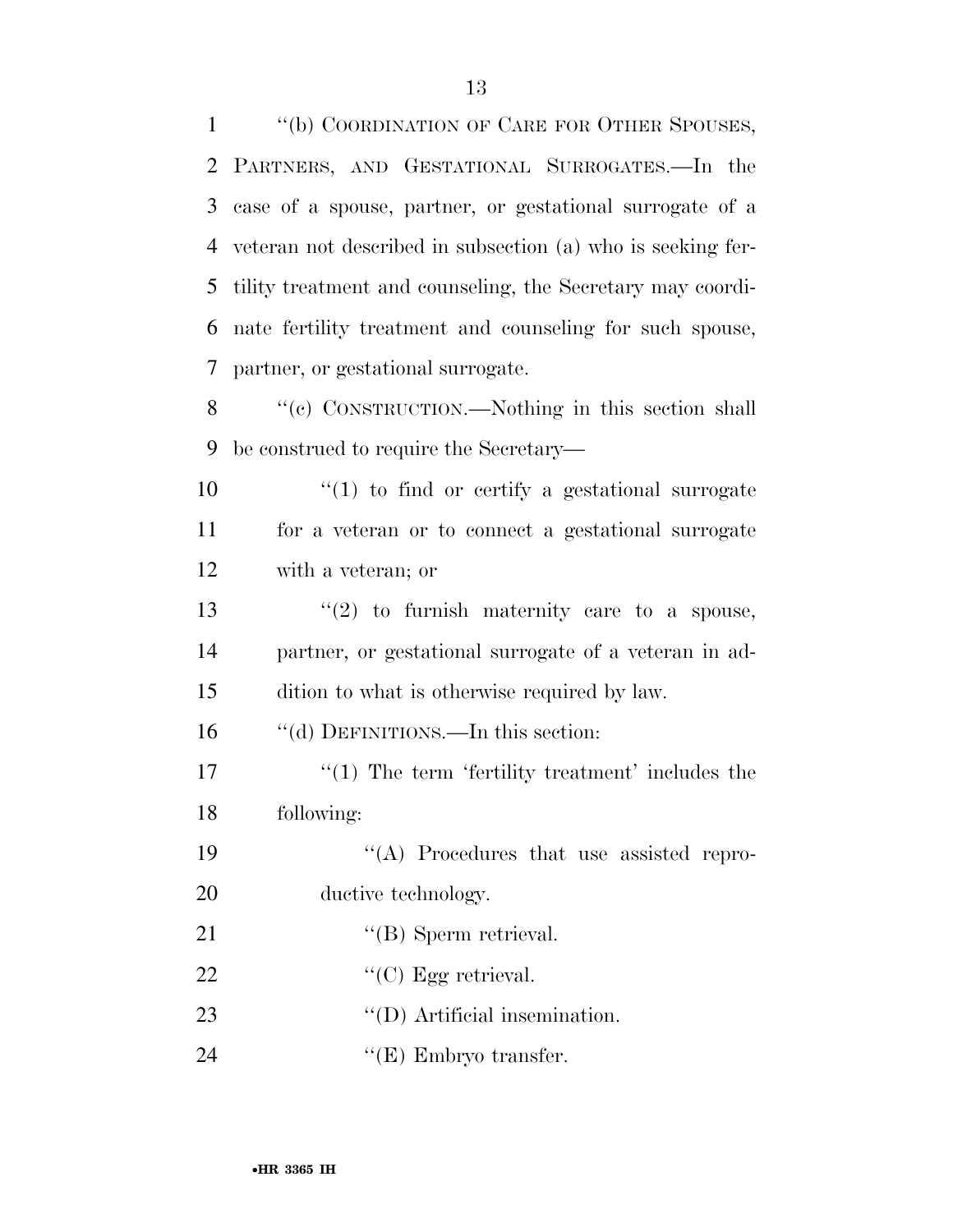1 ''(F) Such other treatments as the Sec- retary of Veterans Affairs considers appro-priate.

4 "(2) The term 'assisted reproductive tech- nology' includes in vitro fertilization and other fer- tility treatments in which both eggs and sperm are handled when clinically appropriate.

8 "(3) The term 'partner', with respect to a vet- eran, means an individual selected by the veteran who agrees to share with the veteran the parental responsibilities with respect to any child born as a result of the use of any fertility treatment under this section.''.

 (b) CLERICAL AMENDMENT.—The table of sections at the beginning of chapter 17 of such title is amended by inserting after the item relating to section 1787 the following new item:

''1788. Fertility treatment and counseling for spouses, partners, and gestational surrogates of veterans.''.

 **SEC. 203. ADOPTION ASSISTANCE FOR SEVERELY WOUND-ED VETERANS.** 

 (a) IN GENERAL.—Subchapter VIII of chapter 17 of title 38, United States Code, as amended by section 202, is further amended by adding at the end the following new section: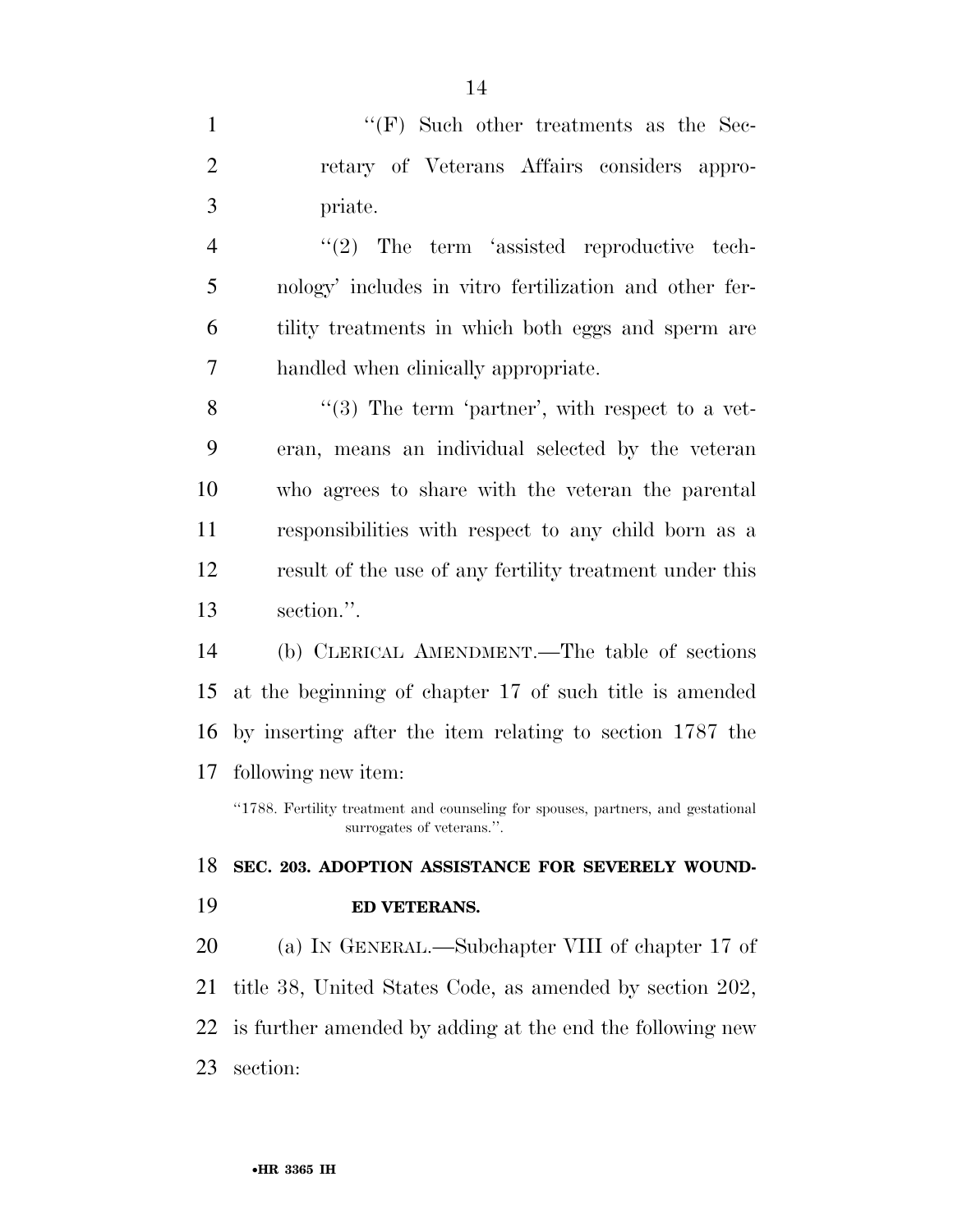**''§ 1789. Adoption assistance** 

2 "(a) IN GENERAL.—The Secretary may pay an amount, not to exceed the limitation amount, to assist a covered veteran in the adoption of one or more children. ''(b) COVERED VETERAN.—For purposes of this sec- tion, a covered veteran is any severely wounded, ill, or in-jured veteran who—

8 ''(1) has an infertility condition incurred or ag- gravated in line of duty in the active military, naval, or air service; and

11  $\frac{u(2)}{2}$  is enrolled in the system of annual patient enrollment established under section 1705(a) of this title.

 ''(c) LIMITATION AMOUNT.—For purposes of this section, the limitation amount is the amount equal to the cost the Department would incur by paying the expenses of three adoptions by covered veterans, as determined by the Secretary.''.

 (b) CLERICAL AMENDMENT.—The table of sections at the beginning of chapter 17 of such title, as amended by section 202, is further amended by inserting after the item relating to section 1788 the following new item: ''1789. Adoption assistance.''.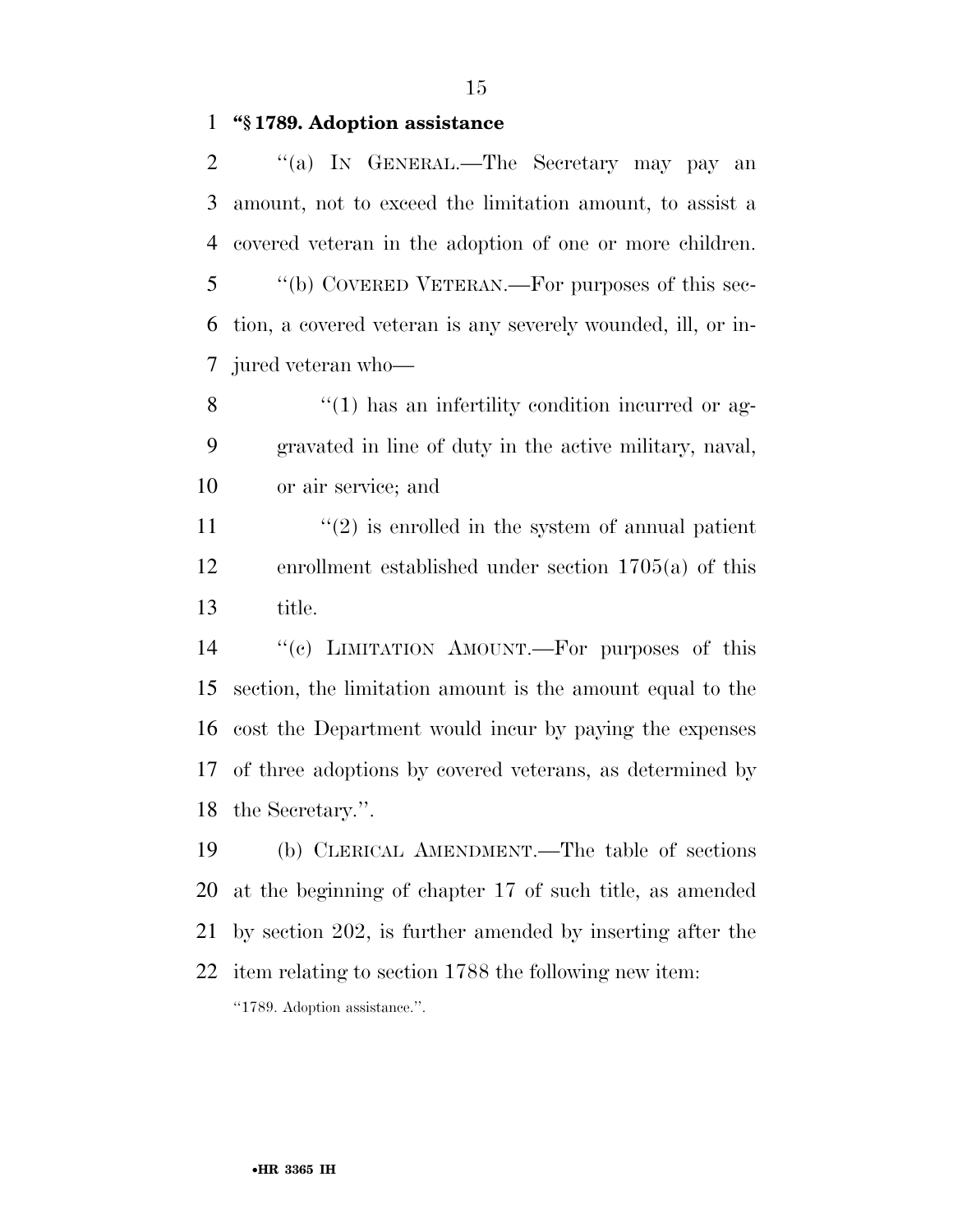# **SEC. 204. ANNUAL REPORT ON FERTILITY TREATMENT AND COUNSELING FURNISHED BY DEPARTMENT OF VETERANS AFFAIRS.**

 (a) IN GENERAL.—Not later than one year after the date of the enactment of this Act and not less frequently than once each year thereafter, the Secretary of Veterans Affairs shall submit to the Committee on Veterans' Affairs of the Senate and the Committee on Veterans' Affairs of the House of Representatives a report on the fertility treatment and counseling furnished by the Department of Veterans Affairs during the year preceding the submittal of the report.

 (b) ELEMENTS.—Each report submitted under sub- section (a) shall include, for the period covered by the re-port, the following:

 (1) The number of veterans who received fer- tility treatment or counseling furnished by the De- partment of Veterans Affairs, disaggregated by era of military service of such veterans.

 (2) The number of spouses, partners, and ges- tational surrogates of veterans who received fertility treatment or counseling furnished by the Depart-ment.

 (3) The cost to the Department of furnishing fertility treatment and counseling, disaggregated by cost of services and administration.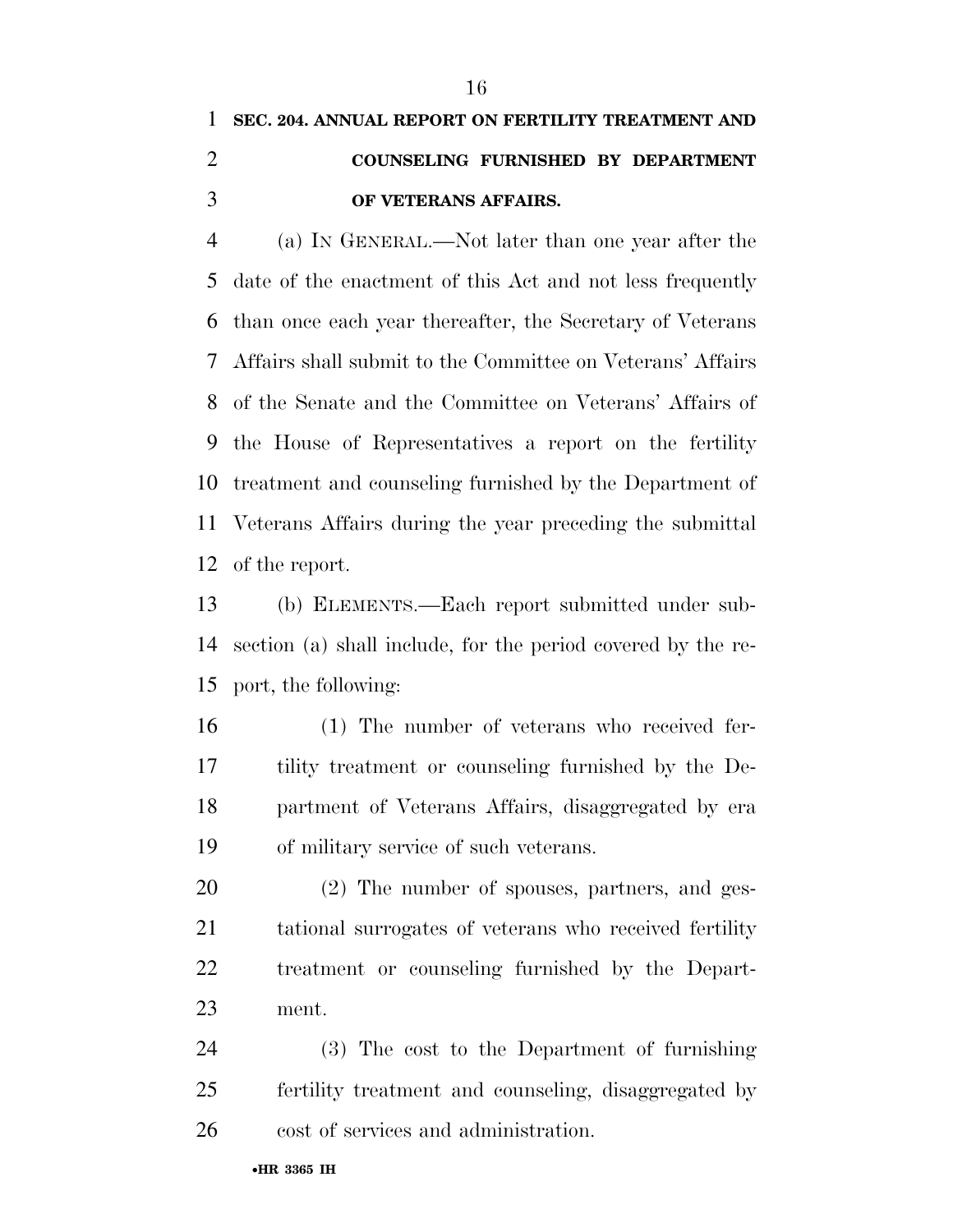(4) The average cost to the Department per re- cipient of fertility treatment and counseling. (5) In cases in which the Department furnished fertility treatment through the use of assisted repro- ductive technology, the average number of cycles per person furnished, disaggregated by type of treat- ment. (6) A description of how fertility treatment and counseling services of the Department are coordi- nated with similar services of the Department of De- fense. (c) DEFINITIONS.—In this section, the terms ''as- sisted reproductive technology'' and ''partner'' have the meanings given those term in section 1788 of title 38, United States Code, as added by section 202. **SEC. 205. REGULATIONS ON FURNISHING OF FERTILITY TREATMENT AND COUNSELING AND ADOP-TION ASSISTANCE BY DEPARTMENT OF VET- ERANS AFFAIRS.**  (a) IN GENERAL.—Not later than 540 days after the date of the enactment of this Act, the Secretary of Vet- erans Affairs shall prescribe regulations— (1) on the furnishing of fertility treatment to veterans using assisted reproductive technology;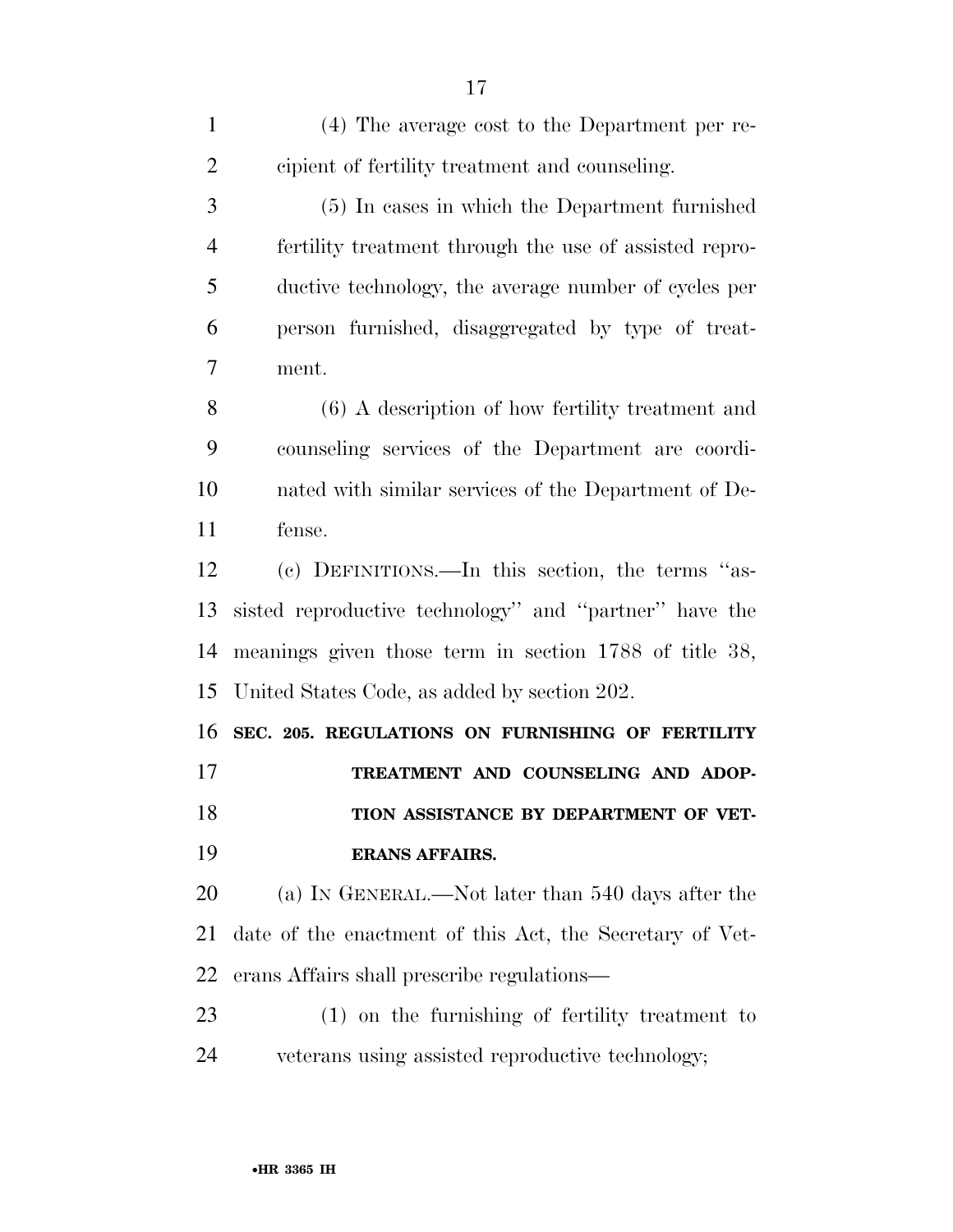| $\mathbf{1}$   | $(2)$ to carry out section 1788 of title 38, United        |
|----------------|------------------------------------------------------------|
| $\overline{2}$ | States Code, as added by section 202; and                  |
| 3              | $(3)$ to carry out section 1789 of such title, as          |
| $\overline{4}$ | added by section 203.                                      |
| 5              | (b) LIMITATION.—Notwithstanding any other provi-           |
| 6              | sion of law, during the period beginning on the date of    |
| 7              | the enactment of this Act and ending on the date on which  |
| 8              | the Secretary prescribes regulations under subsection (a), |
| 9              | the Secretary may not furnish—                             |
| 10             | $(1)$ to a veteran any fertility treatment that            |
| 11             | uses an assisted reproductive technology that the          |
| 12             | Secretary has not used in the provision of a fertility     |
| 13             | treatment to a veteran before the date of the enact-       |
| 14             | ment of this Act;                                          |
| 15             | (2) any fertility treatment or counseling under            |
| 16             | section 1788 of title 38, United States Code, as           |
| 17             | added by section 202; or                                   |
| 18             | $(3)$ any assistance under section 1789 of such            |
| 19             | title, as added by section 203.                            |
| 20             | (c) ASSISTED REPRODUCTIVE TECHNOLOGY DE-                   |
| 21             | FINED.—In this section, the term "assisted reproductive    |
| 22             | technology" has the meaning given the term in section      |
| 23             | 1788 of such title, as added by section 202.               |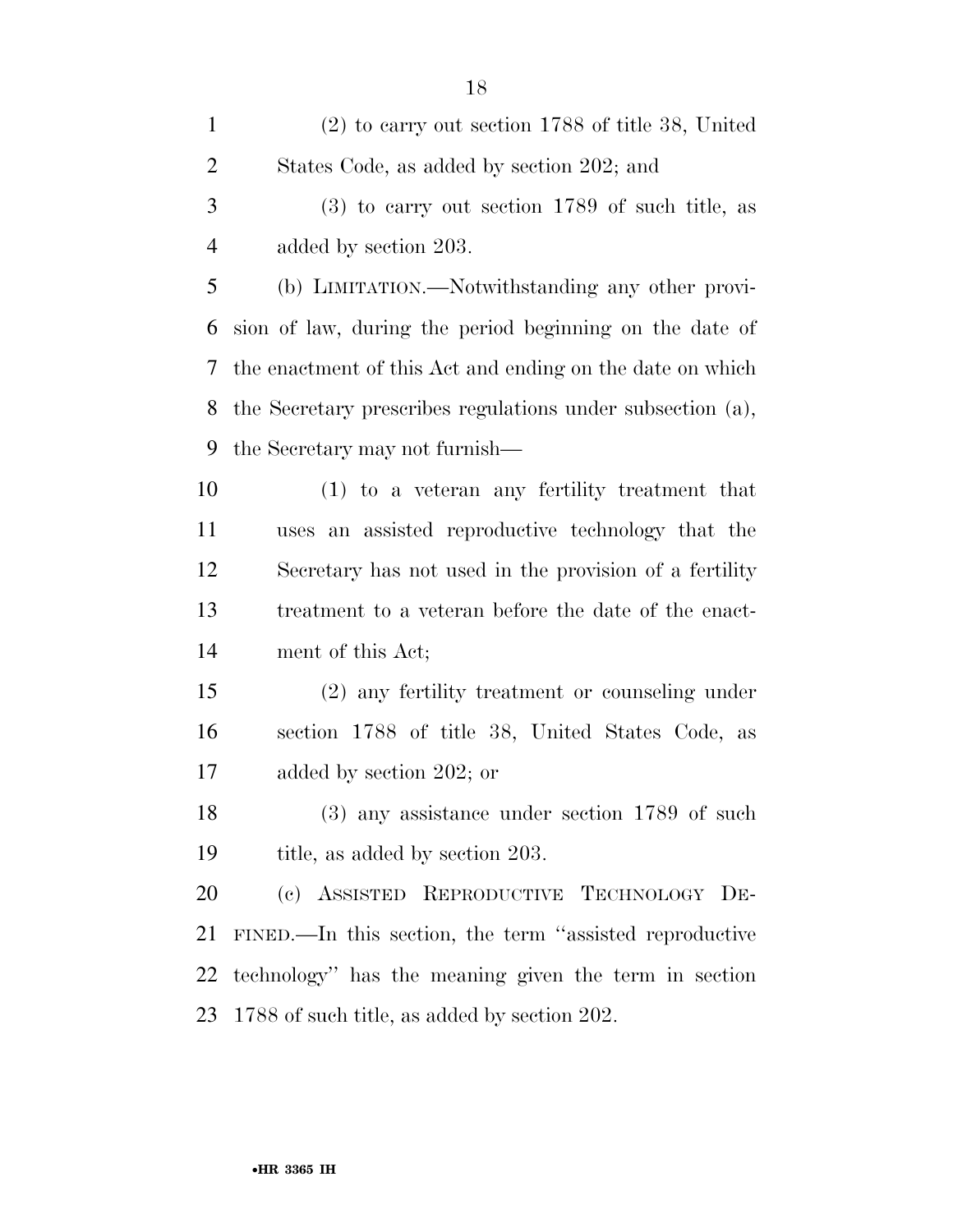(a) IN GENERAL.—Subchapter II of chapter 73 of title 38, United States Code, is amended by adding at the end the following new section:

### **''§ 7330B. Facilitation of reproduction and infertility research**

8 "(a) FACILITATION OF RESEARCH REQUIRED.—The Secretary shall facilitate research conducted collabo- ratively by the Secretary of Defense and the Secretary of Health and Human Services to improve the ability of the Department of Veterans Affairs to meet the long-term re- productive health care needs of veterans who have a geni- tourinary service-connected disability or a condition that was incurred or aggravated in line of duty in the active military, naval, or air service, such as a spinal cord injury, that affects the veterans' ability to reproduce.

18 "(b) DISSEMINATION OF INFORMATION.—The Sec- retary shall ensure that information produced by the re- search facilitated under this section that may be useful for other activities of the Veterans Health Administration is disseminated throughout the Veterans Health Adminis-tration.''.

 (b) CLERICAL AMENDMENT.—The table of sections at the beginning of chapter 73 of such title is amended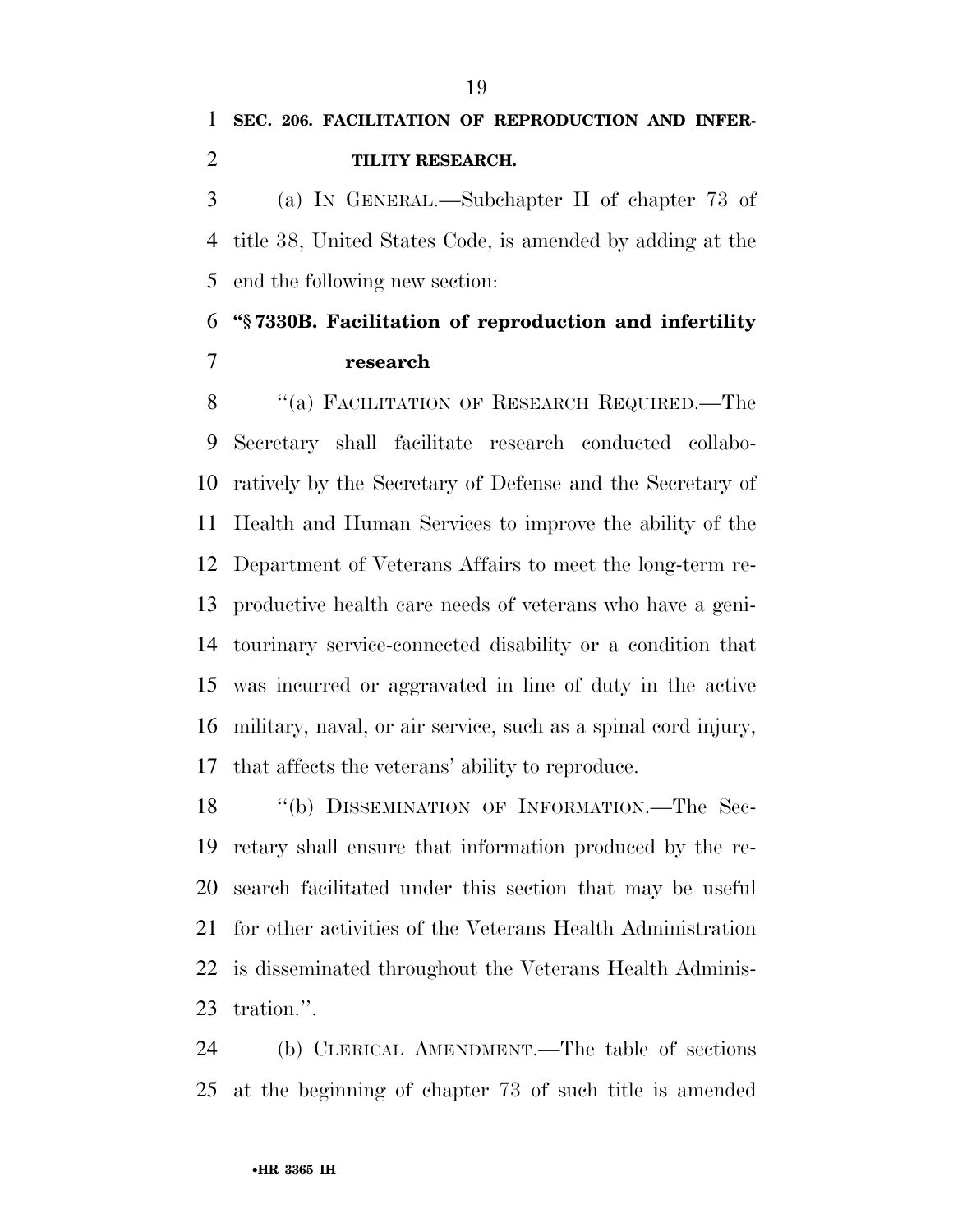by inserting after the item relating to section 7330A the

following new item:

''7330B. Facilitation of reproduction and infertility research.''.

 (c) REPORT.—Not later than three years after the date of the enactment of this Act, the Secretary of Vet- erans Affairs shall submit to Congress a report on the re- search activities conducted by the Secretary under section 7330B of title 38, United States Code, as added by sub-section (a).

## **SEC. 207. REQUIREMENT TO IMPROVE DEPARTMENT OF VETERANS AFFAIRS WOMEN VETERANS CON-TACT CENTER.**

 The Secretary of Veterans Affairs shall enhance the capabilities of the women veterans contact center of the Department of Veterans Affairs—

 (1) to respond to requests by women veterans 16 for assistance with accessing health care and bene- fits furnished under the laws administered by the Secretary; and

 (2) to refer such veterans to resources provided by the Federal Government and the community to obtain assistance with services not furnished by the Department.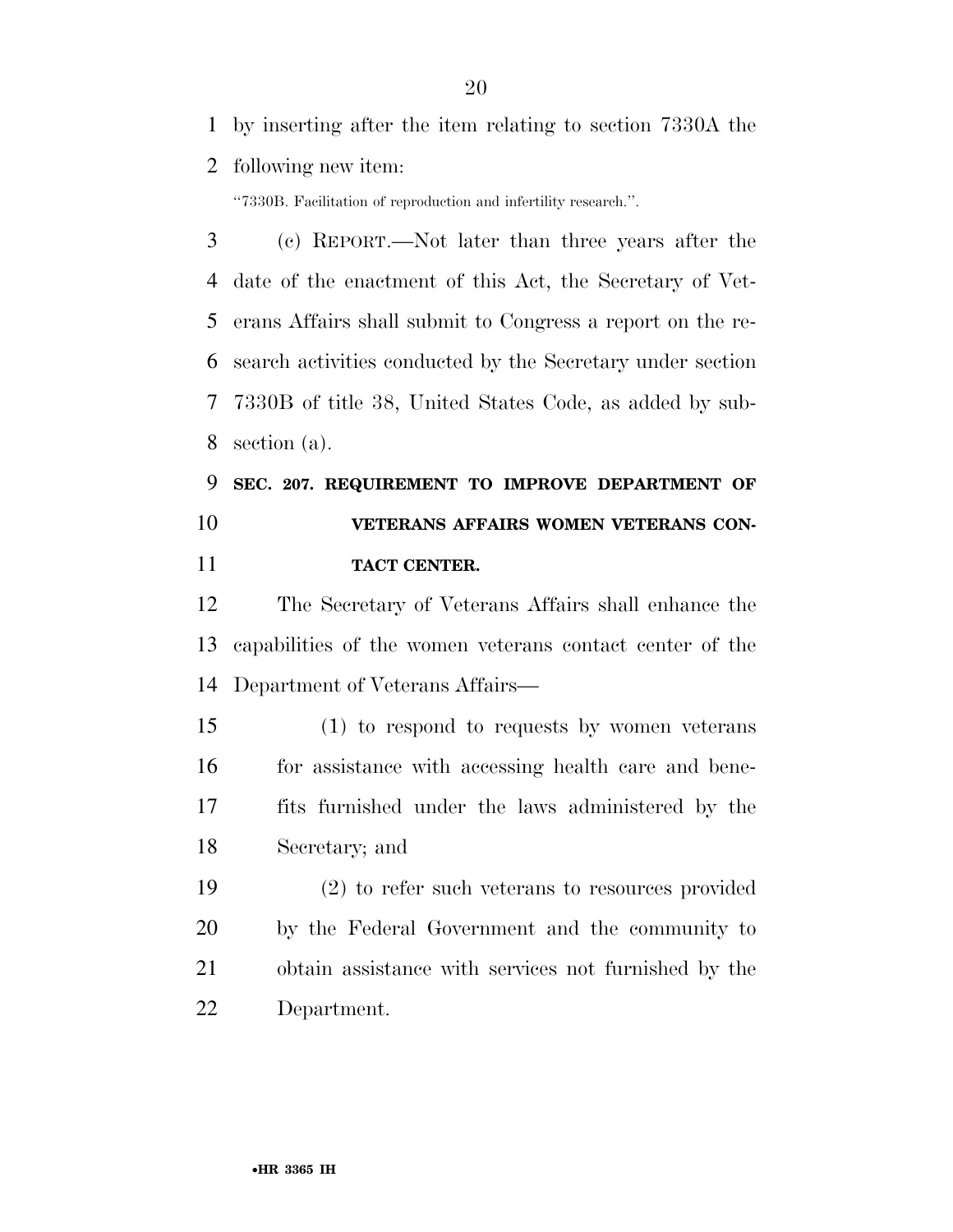|                | 1 SEC. 208. MODIFICATION OF PILOT PROGRAM ON COUN- |
|----------------|----------------------------------------------------|
| $\overline{2}$ | SELING IN RETREAT SETTINGS FOR WOMEN               |
| 3              | VETERANS NEWLY SEPARATED FROM SERV-                |
| $\overline{4}$ | <b>ICE IN THE ARMED FORCES.</b>                    |

 (a) INCREASE IN NUMBER OF LOCATIONS.—Sub- section (c) of section 203 of the Caregivers and Veterans Omnibus Health Services Act of 2010 (Public Law 111– 163; 38 U.S.C. 1712A note) is amended by striking ''three locations'' and inserting ''14 locations''.

 (b) EXTENSION OF DURATION.—Subsection (d) of such section is amended by striking ''December 31, 2015'' and inserting ''December 31, 2018''.

 (c) AUTHORIZATION OF APPROPRIATIONS.—Sub- section (f) of such section is amended by striking ''Sec- retary of Veterans Affairs for each'' and all that follows through the period at the end and inserting ''Secretary of Veterans Affairs to carry out the pilot program—

18  $\frac{1}{2}$  (1) for each of fiscal years 2010, 2011, and 2015, \$2,000,000; and

 ''(2) for each of fiscal years 2016, 2017, and 2018, such sums as may be necessary.''.

 **SEC. 209. PROGRAM ON ASSISTANCE FOR CHILD CARE FOR CERTAIN VETERANS.** 

 (a) ASSISTANCE FOR CHILD CARE FOR CERTAIN VETERANS RECEIVING HEALTH CARE.—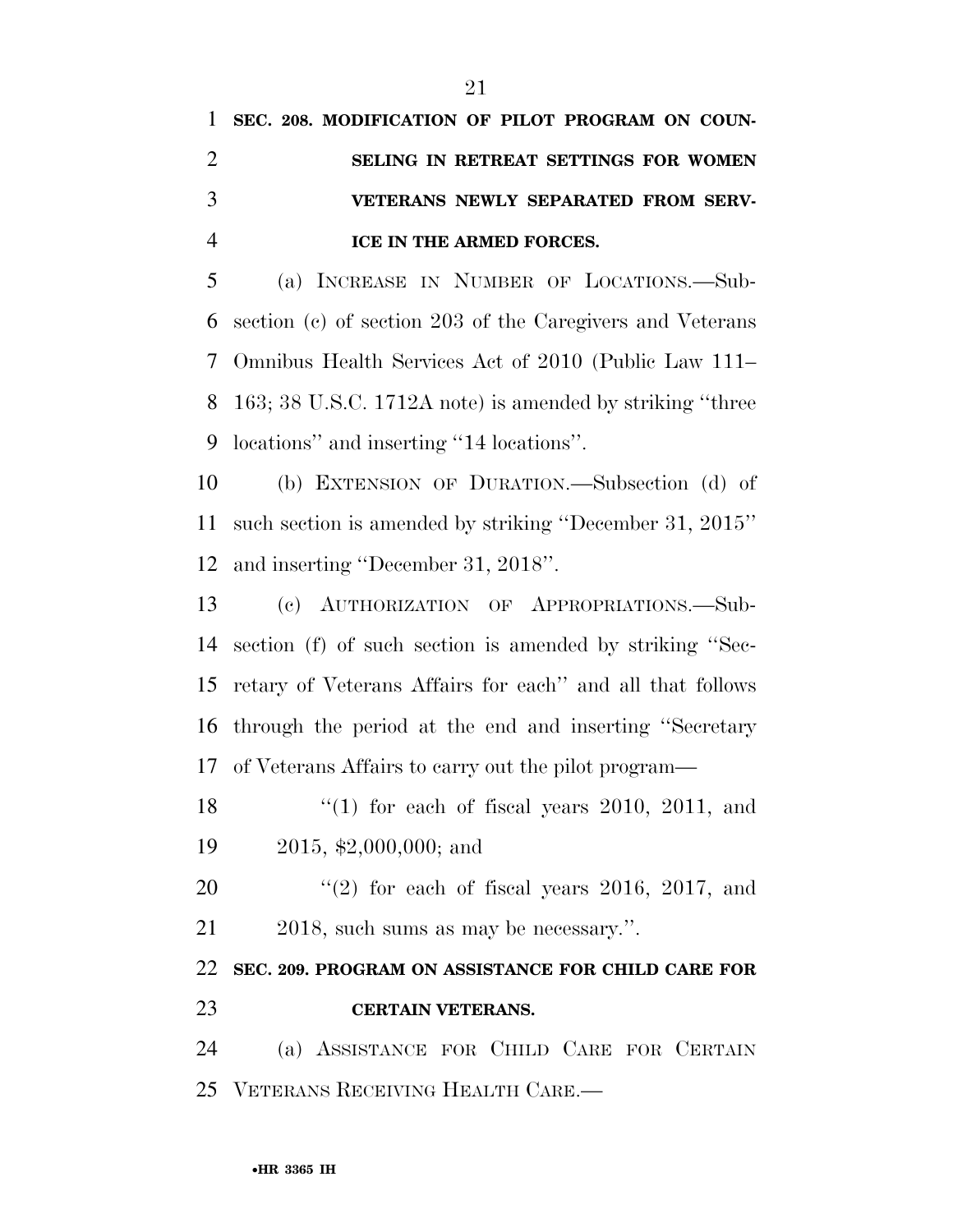(1) IN GENERAL.—Subchapter I of chapter 17 of title 38, United States Code, is amended by add-ing at the end the following new section:

### **''§ 1709B. Assistance for child care for certain vet-erans receiving health care**

 ''(a) PROGRAM REQUIRED.—The Secretary shall carry out a program to provide, subject to subsection (b), assistance to qualified veterans described in subsection (c) to obtain child care so that such veterans can receive 10 health care services described in subsection  $(c)(2)$ .

 ''(b) LIMITATION ON PERIOD OF PAYMENTS.—As- sistance may be provided to a qualified veteran under this section for receipt of child care only during the period that the qualified veteran—

 ''(1) receives the types of health care services 16 described in subsection  $(c)(2)$  at a facility of the De-partment; and

18  $\frac{1}{2}$  requires travel to and return from such fa-cility for the receipt of such health care services.

20 "(c) QUALIFIED VETERANS.—For purposes of this section, a qualified veteran is a veteran who—

22  $\frac{1}{2}$  (1) is the primary caretaker of a child or chil-dren; and

24  $\frac{1}{2}(2)(A)$  receives from the Department—

25  $\frac{1}{25}$  ''(i) regular mental health care services;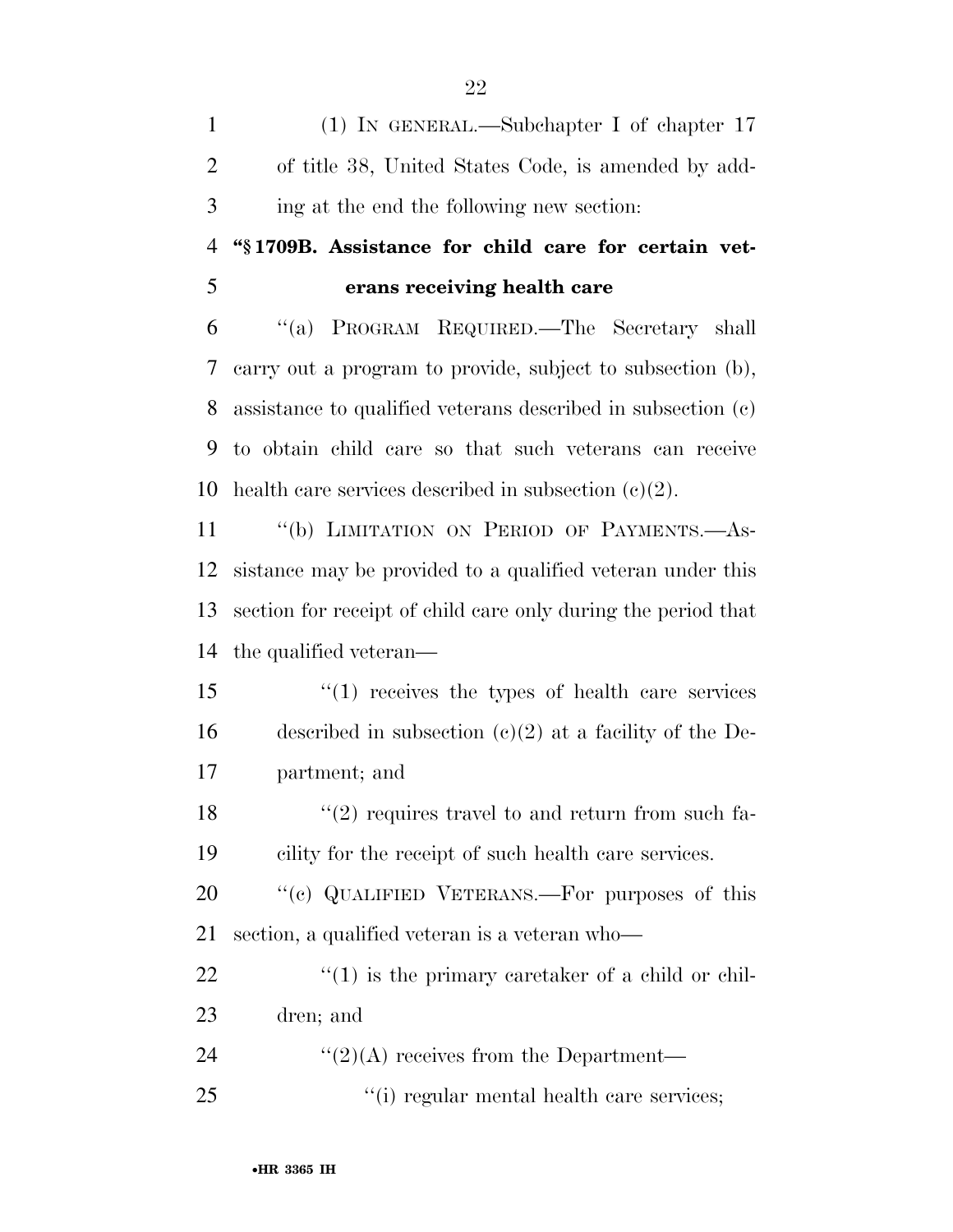| $\mathbf{1}$   | "(ii) intensive mental health care services;                |
|----------------|-------------------------------------------------------------|
| $\overline{2}$ | <b>or</b>                                                   |
| 3              | "(iii) such other intensive health care serv-               |
| $\overline{4}$ | ices that the Secretary determines that provi-              |
| 5              | sion of assistance to the veteran to obtain child           |
| 6              | care would improve access to such health care               |
| $\overline{7}$ | services by the veteran; or                                 |
| 8              | $\lq\lq (B)$ is in need of regular or intensive mental      |
| 9              | health care services from the Department, and but           |
| 10             | for lack of child care services, would receive such         |
| 11             | health care services from the Department.                   |
| 12             | "(d) LOCATIONS.—Not later than five years after the         |
| 13             | date of the enactment of the Women Veterans and Fami-       |
| 14             | lies Health Services Act of 2015, the Secretary shall carry |
| 15             | out the program at each medical center of the Depart-       |
| 16             | ment.                                                       |
| 17             | FORMS OF CHILD CARE ASSISTANCE. $-(1)$<br>``(e)             |
| 18             | Child care assistance under this section may include the    |
| 19             | following:                                                  |

20 ''(A) Stipends for the payment of child care of- fered by licensed child care centers (either directly or through a voucher program) that shall be, to the extent practicable, modeled after the Department of Veterans Affairs Child Care Subsidy Program estab-lished pursuant to section 630 of the Treasury and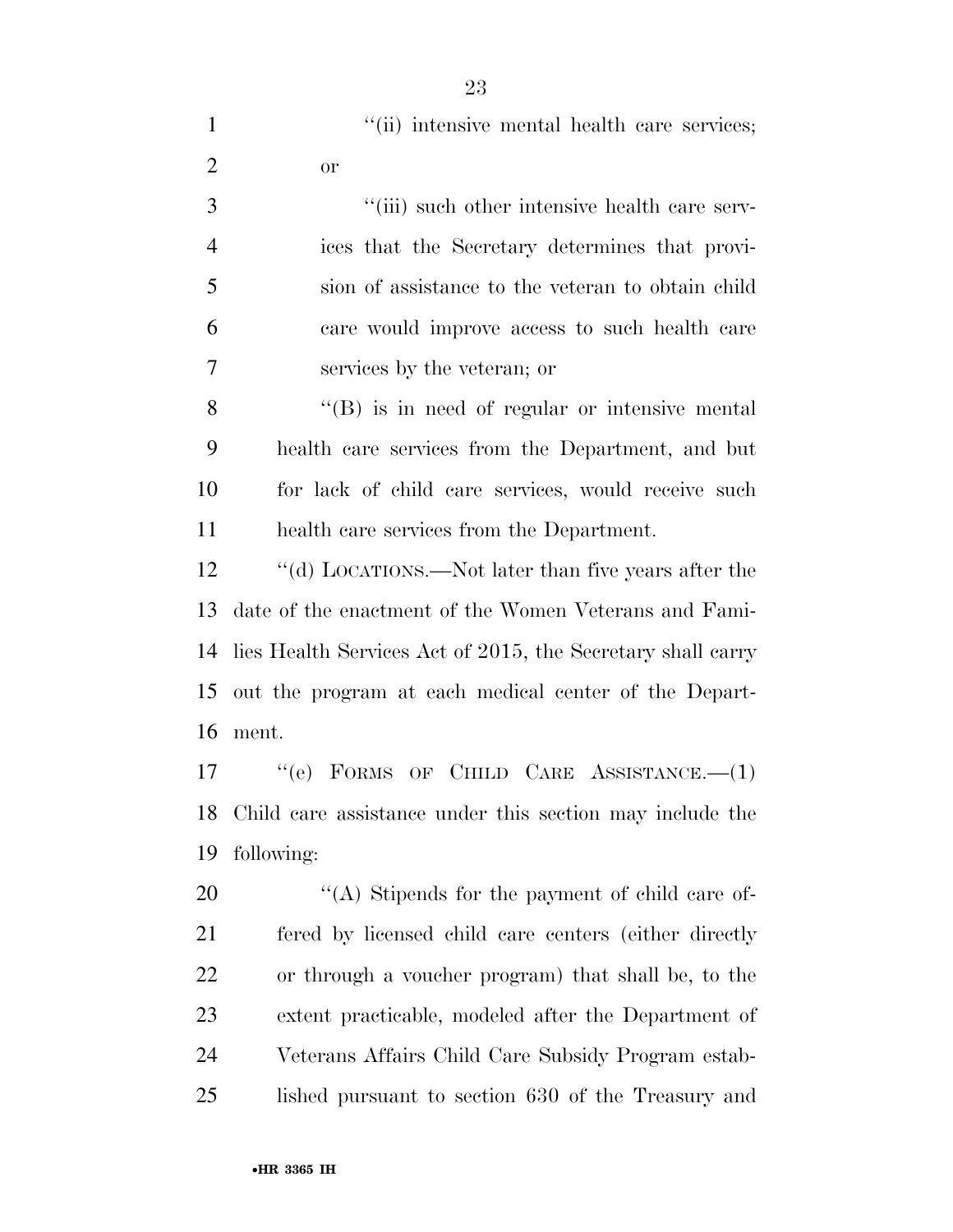| $\mathbf{1}$   | General Government Appropriations Act, 2002                  |
|----------------|--------------------------------------------------------------|
| $\overline{2}$ | (Public Law 107–67; 115 Stat. 552).                          |
| 3              | "(B) Direct provision of child care at an on-site            |
| $\overline{4}$ | facility of the Department of Veterans Affairs.              |
| 5              | "(C) Payments to private child care agencies.                |
| 6              | "(D) Collaboration with facilities or programs               |
| 7              | of other Federal departments or agencies.                    |
| 8              | $\lq\lq$ (E) Such other forms of assistance as the Sec-      |
| 9              | retary considers appropriate.                                |
| 10             | $\lq(2)$ In the case that child care assistance under this   |
| 11             | section is provided as a stipend under paragraph $(1)(A)$ ,  |
| 12             | such stipend shall cover the full cost of such child care.". |
| 13             | (2)<br>CONFORMING AMENDMENT.—Section                         |
| 14             | 205(e) of the Caregivers and Veterans Omnibus                |
| 15             | Health Services Act of 2010 (Public Law 111–163;             |
| 16             | 38 U.S.C. 1710 note) is amended by striking "De-             |
| 17             | cember 31, 2015" and inserting "the date of the en-          |
| 18             | actment of the Women Veterans<br>and<br>Families             |
| 19             | Health Services Act of 2015".                                |
| 20             | (3) CLERICAL AMENDMENT.—The table of sec-                    |
| 21             | tions at the beginning of such chapter is amended            |
| 22             | by inserting after the item relating to section 1709A        |
| 23             | the following new item:                                      |

''1709B. Assistance for child care for certain veterans receiving health care.''.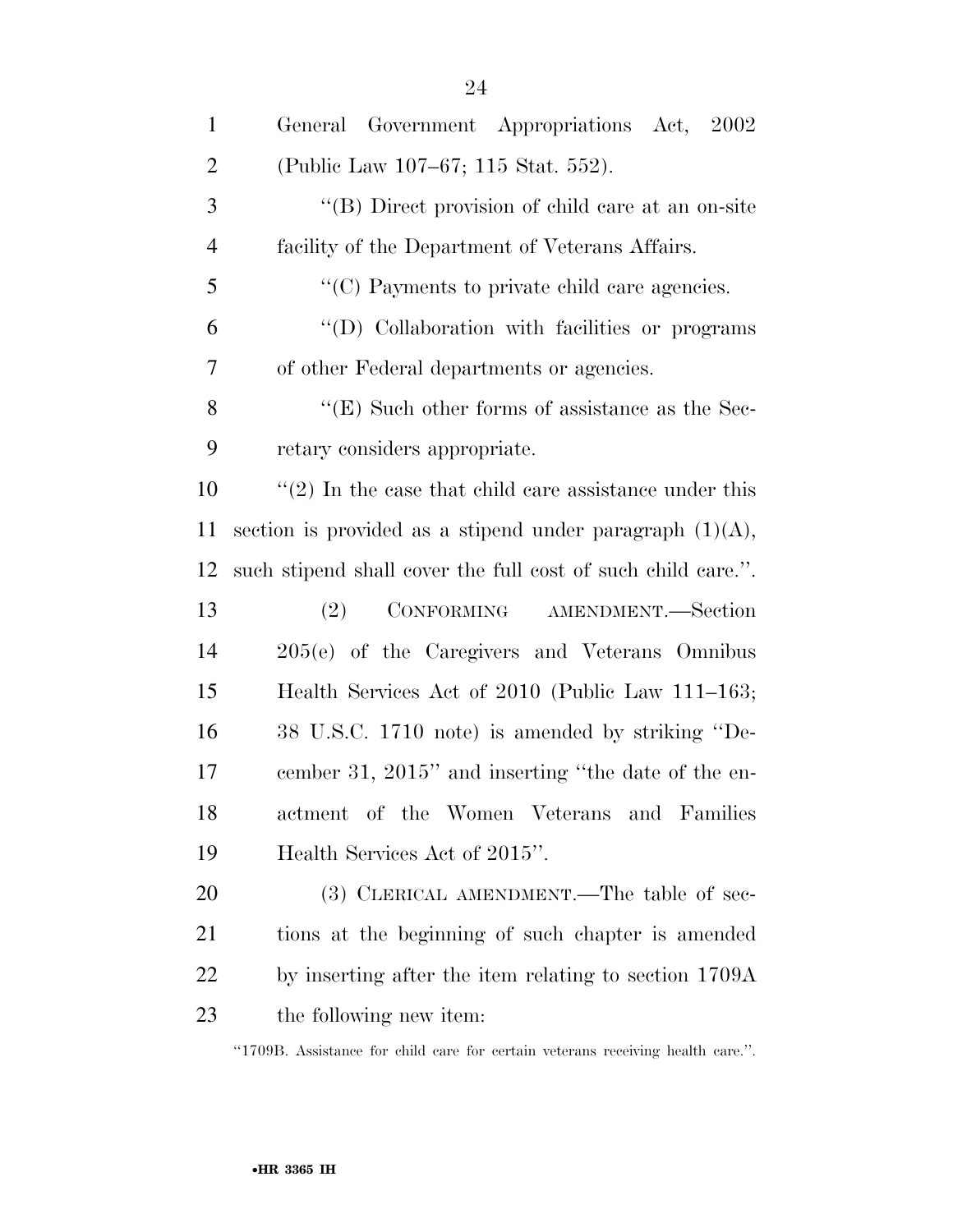(b) ASSISTANCE FOR CHILD CARE FOR CERTAIN VETERANS RECEIVING READJUSTMENT COUNSELING AND RELATED MENTAL HEALTH SERVICES.—

 (1) IN GENERAL.—Subchapter I of chapter 17 5 of such title, as amended by subsection  $(a)(1)$ , is further amended by adding at the end the following new section:

# **''§ 1709C. Assistance for child care for certain vet- erans receiving readjustment counseling and related mental health services**

 ''(a) PROGRAM REQUIRED.—The Secretary shall carry out a program to provide, subject to subsection (b), assistance to qualified veterans described in subsection (c) to obtain child care so that such veterans can receive read-justment counseling and related mental health services.

 ''(b) LIMITATION ON PERIOD OF PAYMENTS.—As- sistance may be provided to a qualified veteran under this section for receipt of child care only during the period that the qualified veteran receives readjustment counseling and related health care services at a Vet Center.

21 "(c) QUALIFIED VETERANS.—For purposes of this section, a qualified veteran is a veteran who—

23  $\frac{1}{2}$  (1) is the primary caretaker of a child; and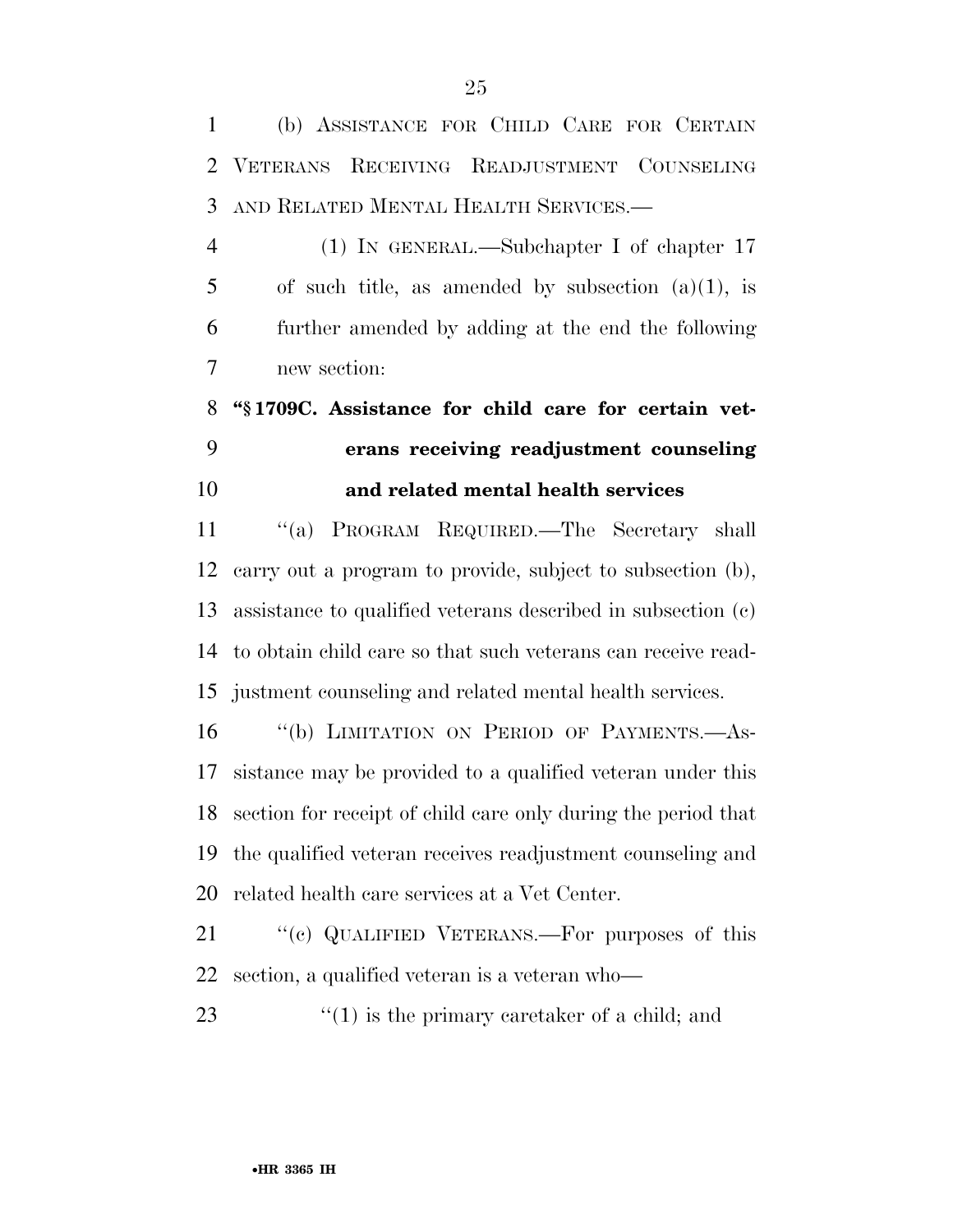1  $\frac{1}{2}(2)$  (A) receives from the Department regular readjustment counseling and related mental health services; or

 ''(B) is in need of readjustment counseling and related mental health services from the Department, and but for lack of child care services, would receive such counseling and services from the Department. ''(d) LOCATIONS.—The Secretary shall carry out the program under this section in not fewer than three Read- justment Counseling Service Regions selected by the Sec-retary for purposes of the program.

12 "(e) FORMS OF CHILD CARE ASSISTANCE. - (1) Child care assistance under this section may include the following:

 ''(A) Stipends for the payment of child care of- fered by licensed child care centers (either directly or through a voucher program) that shall be, to the extent practicable, modeled after the Department of Veterans Affairs Child Care Subsidy Program estab- lished pursuant to section 630 of the Treasury and General Government Appropriations Act, 2002 (Public Law 107–67; 115 Stat. 552).

23 "(B) Payments to private child care agencies. 24  $\langle ^{\prime}(C) \rangle$  Collaboration with facilities or programs of other Federal departments or agencies.